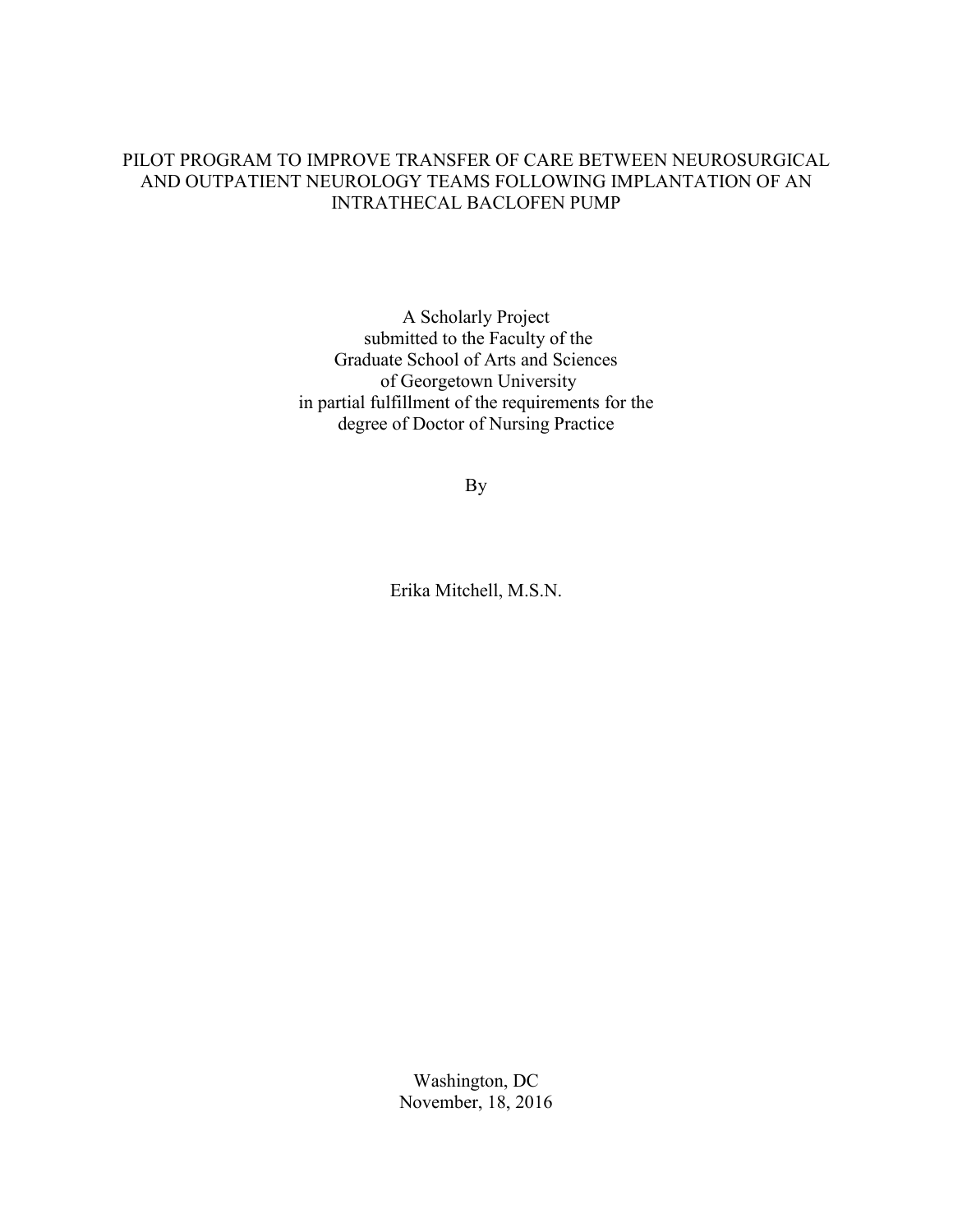Copyright 2016 by Erika Mitchell All rights reserved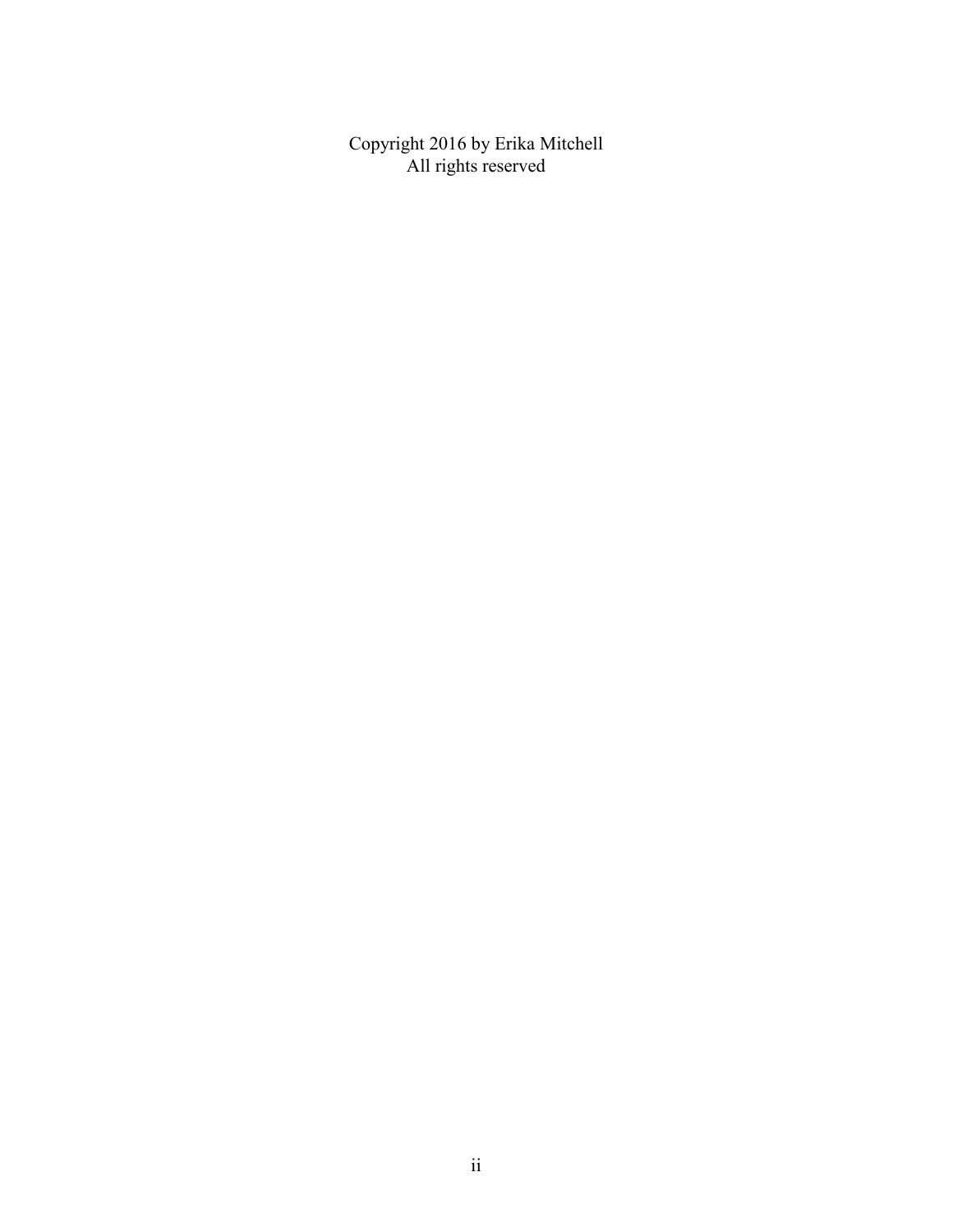# PILOT PROGRAM TO IMPROVE TRANSFER OF CARE BETWEEN NEUROSURGICAL AND OUTPATIENT NEUROLOGY TEAMS FOLLOWING IMPLANTATION OF AN INTRATHECAL BACLOFEN PUMP

# Erika Mitchell, M.S.N.

# Thesis Advisor: Maureen Moriarty, D.N.P.

# ABSTRACT

Current clinic procedure in a large urban hospital-based outpatient Neurology practice does not include standardized handoff communications for ITBP patients during transfer or transition of care, specifically between Neurosurgery and Neurology. The paucity of interdisciplinary communication leads to lengthy durations of time between pump implantation and outpatient follow-up, poor continuity of care, and increased potential for avoidable negative events.

A new pilot workflow was developed by the researcher and implemented over a 24 week time frame. Comparison data were obtained via EMR from the same time cycle of the previous year. Metrics evaluated included average days to Neurology clinic follow-up post implantation, frequency of pre-surgical notification, and frequency of post-surgical handoff between Neurosurgical and Neurology team members. Neurology and Neurosurgical team members were asked to complete a pre/post implementation electronic survey to assess changes in perception of teamwork.

Average days to Neurology follow-up post implantation decreased 31.5 days during the pilot study. This was found to be statistically significant with a p-value of 0.03. The incidence of presurgical notification to outpatient Neurology increased from 0% to 83.3%. The incidence of postsurgical handoff report increased from 0% to 50%. The average teamwork survey scores showed an insignificant change from a mean of 4.59 to 4.62.

The pilot study aimed to implement a standardized communication workflow in an effort to decrease days to follow-up post-op, increase frequency of patient presurgical notification, increase frequency of post implantation handoff report, and evaluate for change provider interdisciplinary teamwork. Although the data did indicate a decrease in days to follow-up, improved communication and handoff frequency, the pilot workflow is not sustainable. Unanticipated culture barriers and provider time restrictions proved detrimental to the success and feasibility of the project. Changes to the workflow, including collaboration with the Medtronic ITBP representatives and pre-procedure scheduling of outpatient Neurology followup appointments could offer realistic and viable alternatives to achieve communication goals.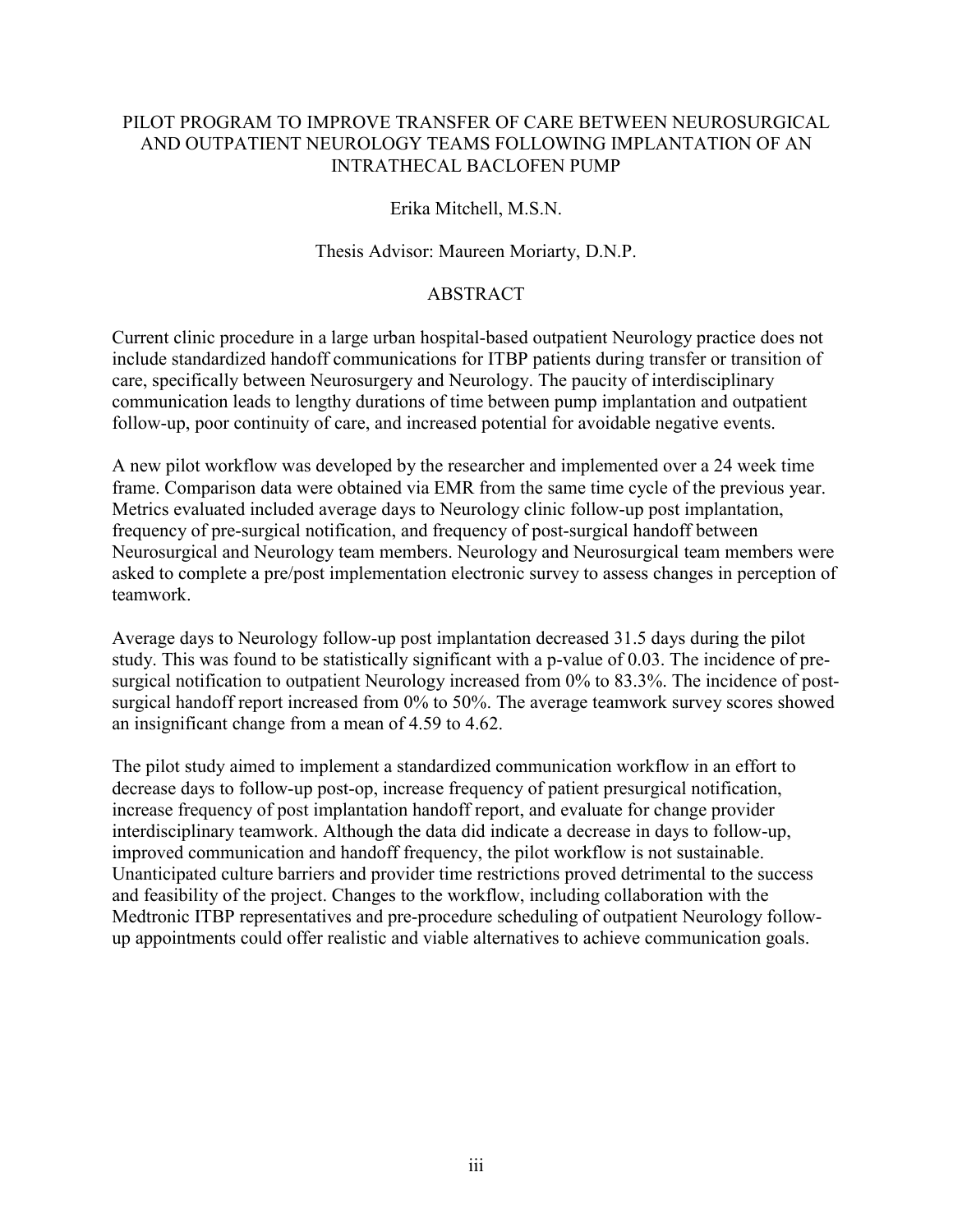# **Dedication**

 This manuscript is dedicated to the faculty and my wonderful classmates of the first DNP cohort at Georgetown University School of Nursing and Health Sciences. I would not be here without all of your help, love, and encouragement. I would also like to thank my wonderful husband and two daughters for their support and love during this journey.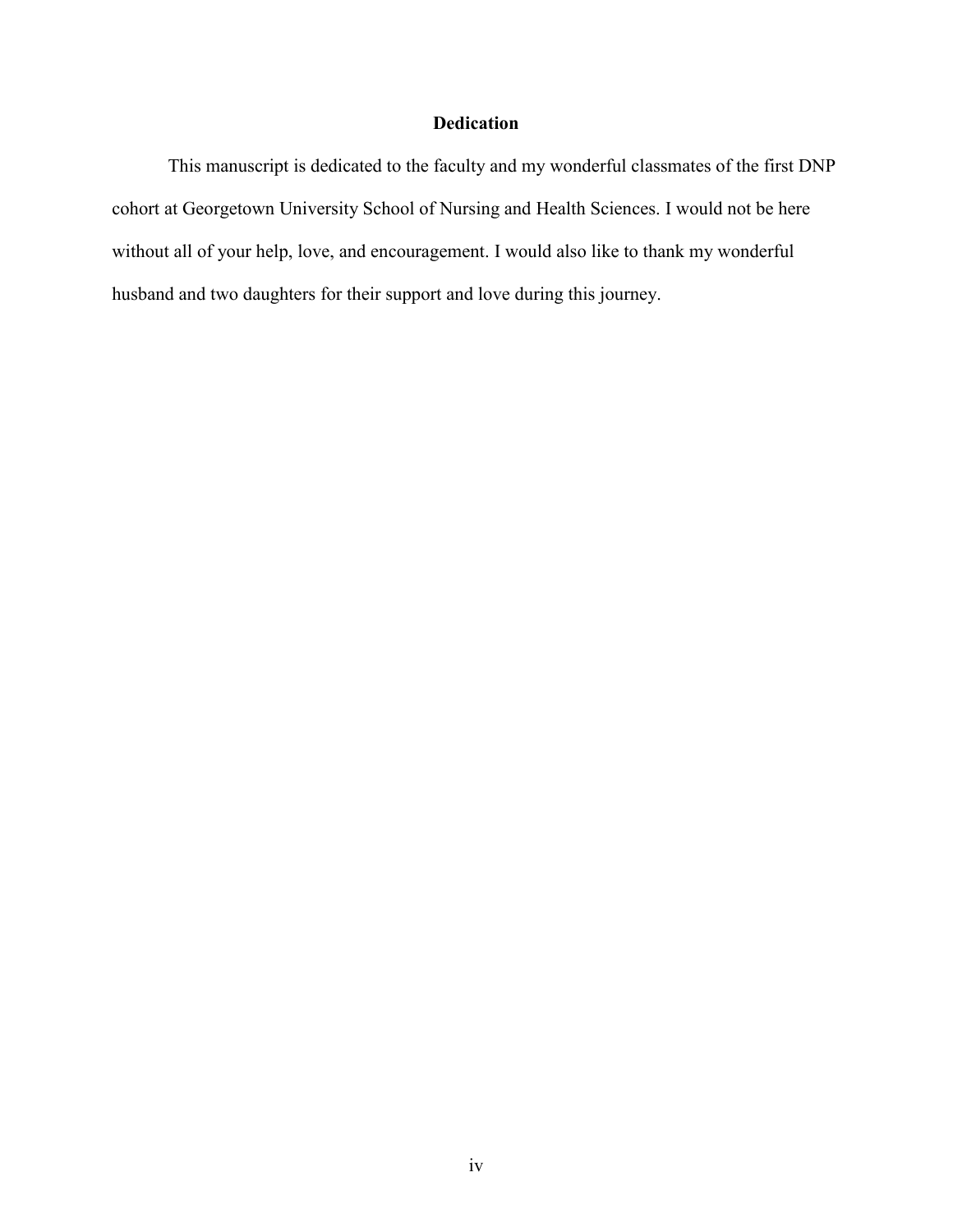# Table of Contents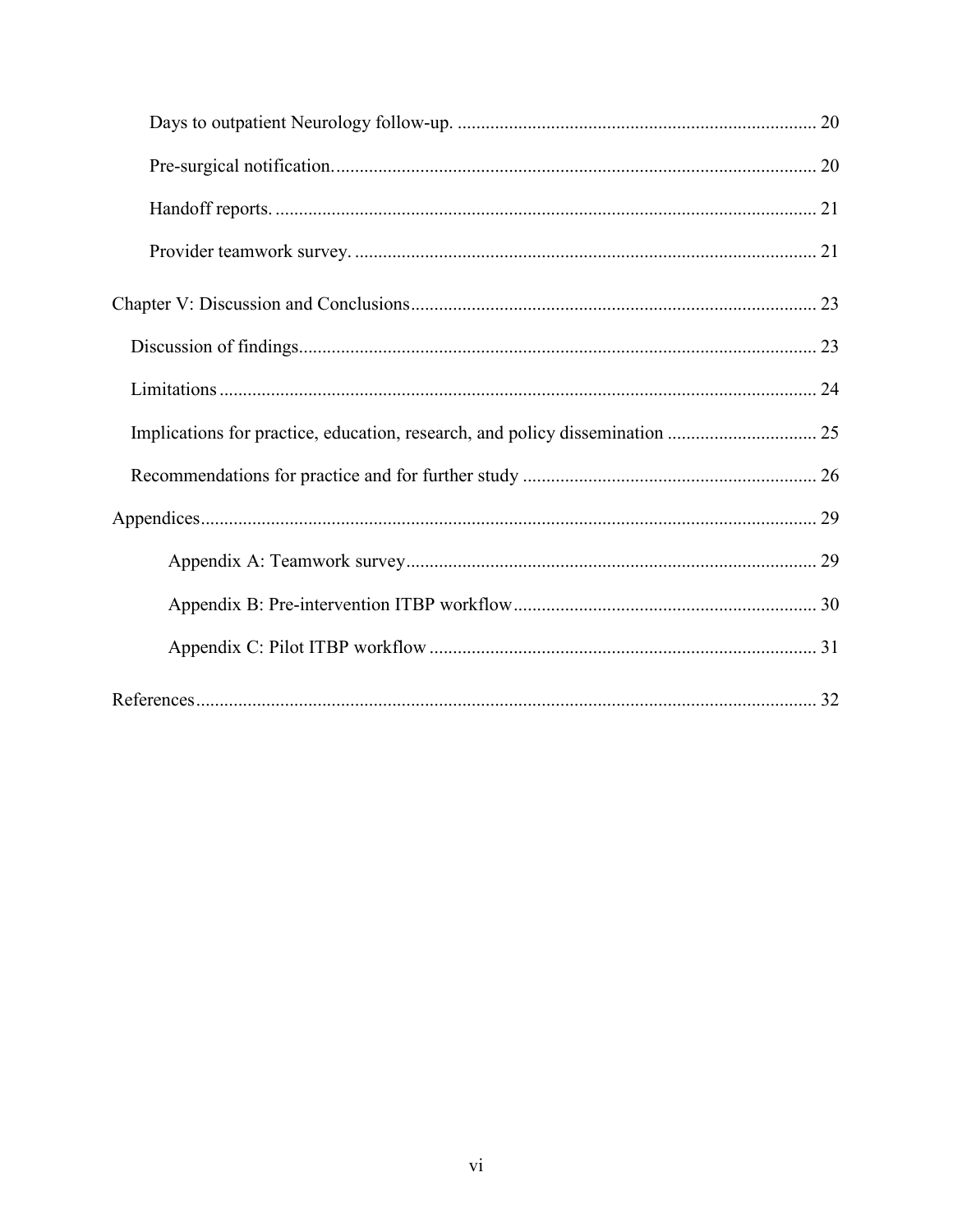# **List of Figures**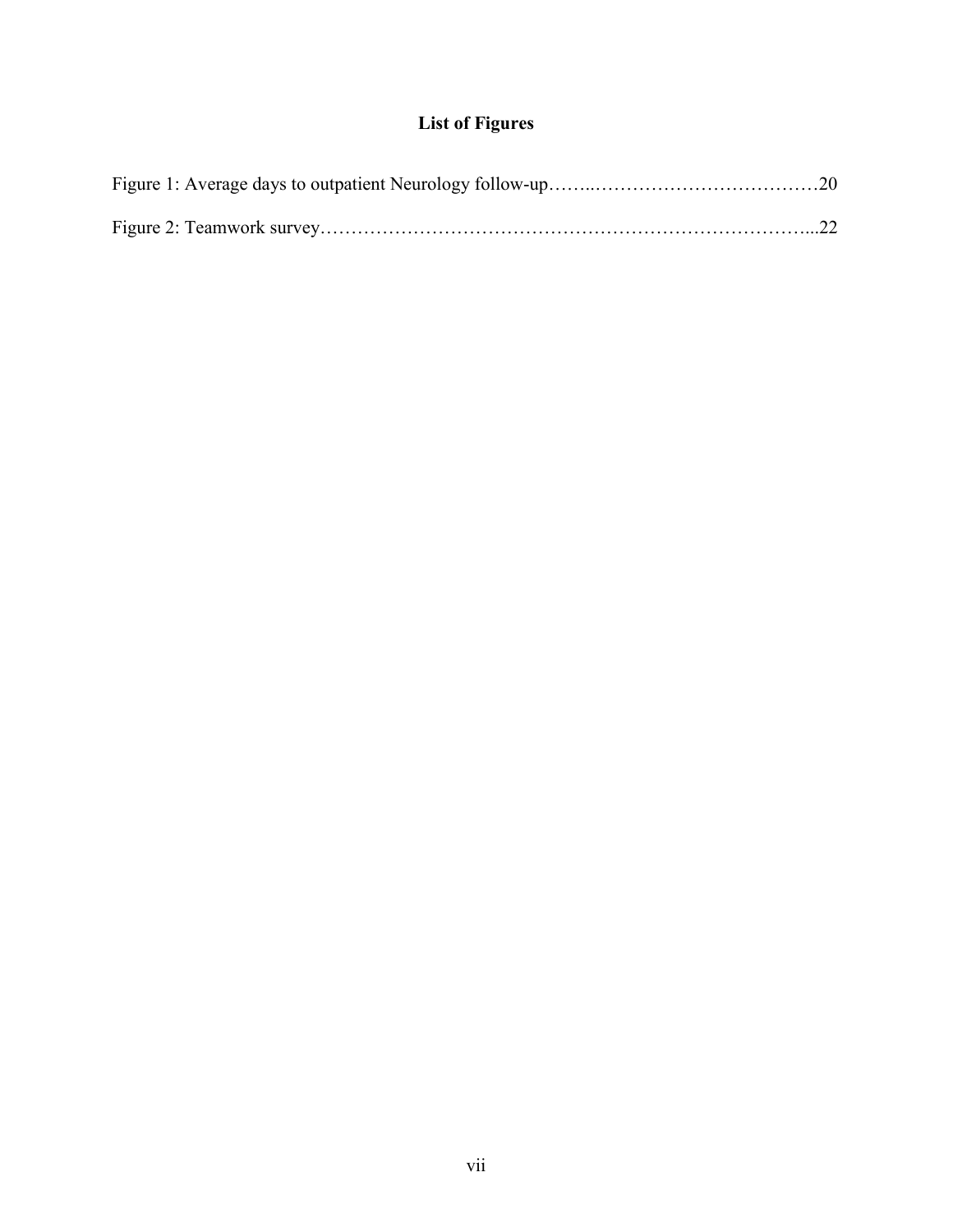#### **Chapter I: Introduction**

Healthcare practice and policy in United State, as in other countries, is continually in in the process of reformation. In March 2001, the Institute of Medicine (IOM) released a report entitled, Crossing the Quality Chasm: A New Health System for the 21st Century, which stated that the improvement of the current healthcare system would require major restructuring rather than just simple repairs. The IOM specified that an optimal healthcare system should provide patient care that is safe, effective, patient-centered, timely, efficient, and equitable. In order to meet these new quality standards, the IOM introduced a 'guideline' comprised of ten suggestions for health care system redesign; these were intended to serve as a template of change and restructure for the U.S. healthcare system. Two of these guidelines recommended that medical decision making should be evidence-based and that patient safety should become a systemic, rather than an individual responsibility. (Institute of Medicine (U.S), 2001)

#### **Statement of the problem**

Current clinic procedure in a large urban hospital-based Neurology practice does not include standardized handoff communications for intrathecal lioresal pump patients during transfer or transition of care, specifically between Neurosurgery and Neurology. This results in missed patient follow-up visits, missing clinical data, poor continuity of care, and unintended patient hospitalizations for baclofen withdrawal. Aside from increased patient safety, more recent data also suggests that effective patient handoff and interdisciplinary communication has a positive impact on patient satisfaction scores (Lee, Phan, Pronovost, Dorman, & Weaver, 2015). Lower patient satisfaction scores could subsequently have a profound negative impact on outcomes driven reimbursement.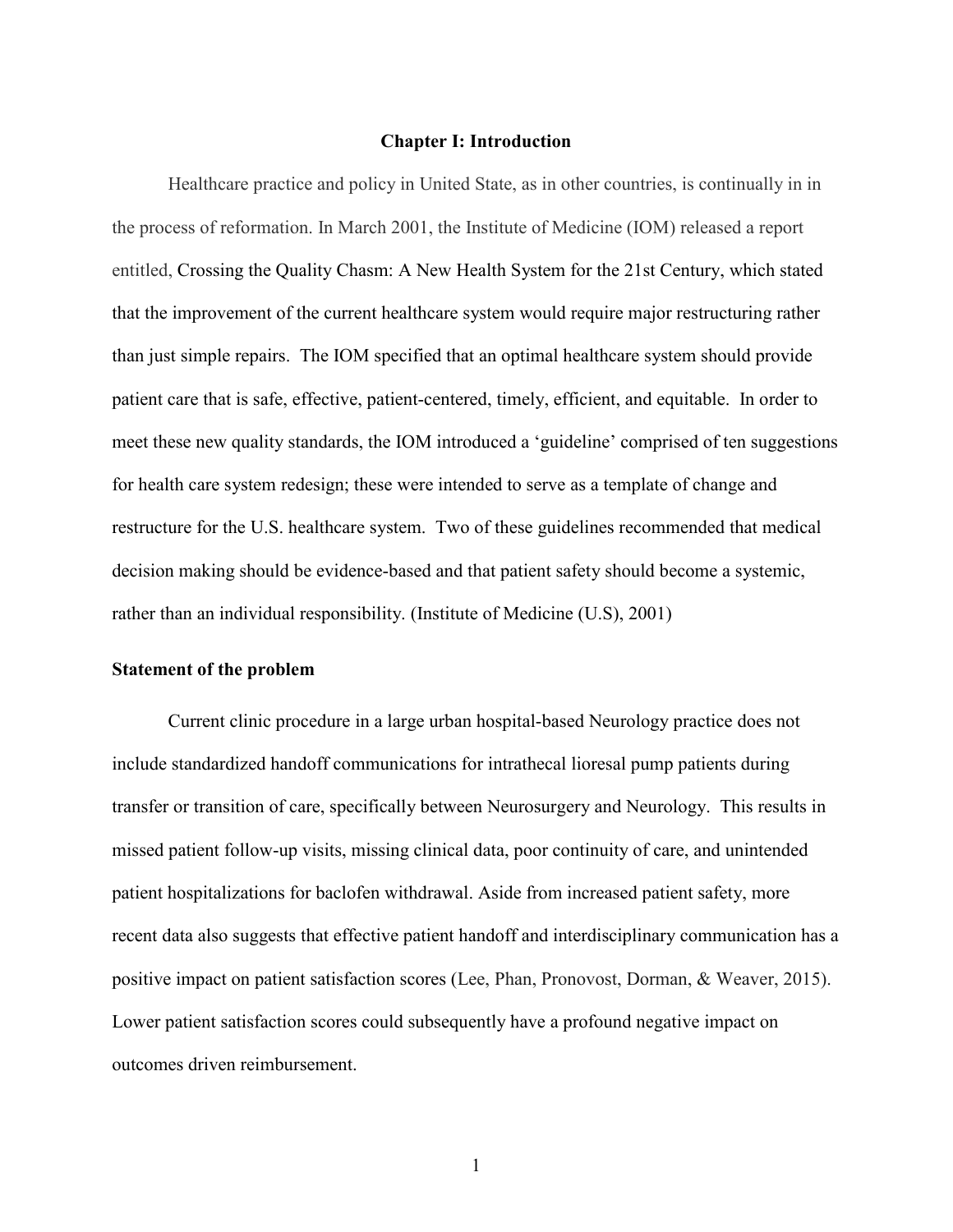# **Background/significance of problem**

Spasticity is a complicated and debilitating symptom frequently accompanying patients with chronic neurological diseases including Cerebral Palsy, spinal cord injury, stroke, traumatic brain injury, and Multiple Sclerosis. Spasticity is commonly defined in the literature as, "a velocity-dependent increase in the tonic stretch reflex (muscle tone) with exaggerated tendon jerks, clonus, and spasms, resulting from the hyper excitability of the stretch reflex." (Elbasiouny, Moroz, Bakr, & Mushahwar, 2010, p. 23). Oral muscle relaxants and anxiolytics, physical therapy, and Botulinum toxin injections are current first line treatment options. In the event that a patient's spasticity cannot be controlled or improved by conventional oral treatments, or botulinum toxin, implantation of an intrathecal pump may be considered an effective next line therapy. (Saulino, Ivanhoe, McGuire, Ridley, Shilt, & Boster, 2016). Use of the implanted medication pump can often significantly improve patients' spasticity, while decreasing potential medication side effects that are often experienced with oral medications. (Erwin, et al., 2011). Lioresal, commonly known as baclofen is a power antispasmodic that is routinely used in the intrathecal pump. For the remainder of this paper, the medication pump will be referred to as an intrathecal baclofen pump (ITBP).

The ITBP is an implantable medication pump that delivers a continuous dose of baclofen into the intrathecal space of the spine, and is a treatment option for patients who have failed oral therapy or have difficulty tolerating the side effects associated with oral medication. Management of ITBP patient involves coordination of care across many different disciplines, including neurosurgery, neurology, the medical device company, and, if indicated, rehabilitation services. Management of spasticity associated with chronic neurological medical conditions poses many challenges for both patients and providers. The management and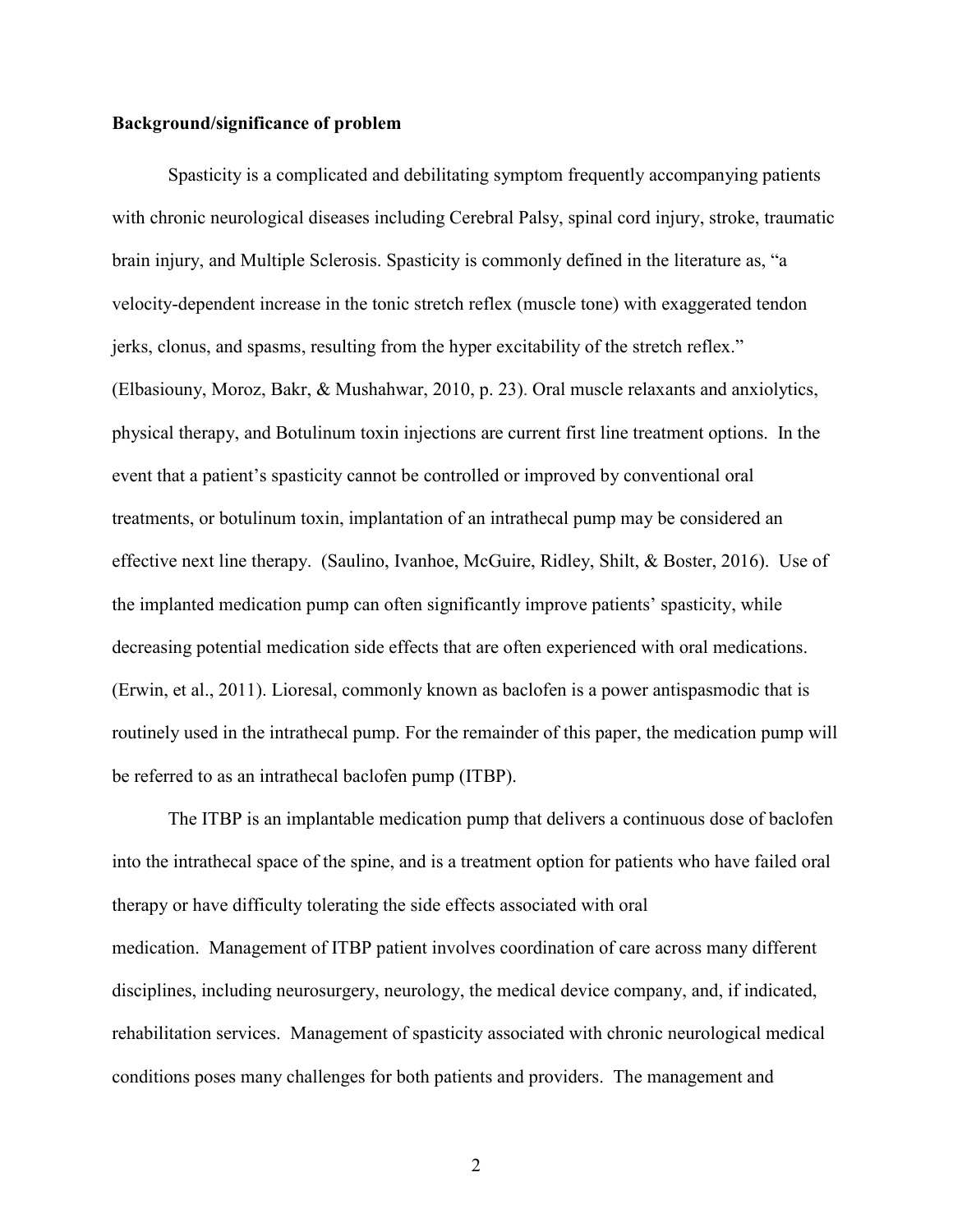treatment of this patient population involves complex care coordination often involving multiple practice disciplines. Many patients have multi-system complaints that require a combination of treatment modalities to address multiple issues including pharmacological agents, rehabilitation services, and multidisciplinary care from other branches of the medical community. Patients with chronic neurological diseases often experience a wide range of symptoms that can only be managed, not cured.

The Joint Commission identifies standardized handover or handoff communication between providers as one of the national patient safety goals. It is reported that nearly 80% of all medical errors involve communication issues during transition of patient care. (Joint Commission, 2012). Communication failure between disciplines can lead to unintended and potentially dangerous negative outcomes for the patient. Managing patients with ITB pumps involves coordination of services across neurosurgery and neurology. Should continuity of care be disrupted or miscommunications occur, the ITBP patient is at increased risk for baclofen withdrawal, which is a medical emergency that can result in severe disability or death. The current communication gap between neurosurgery and neurology invites and necessitates the need for change of practice.

# **Organizational needs assessment**

According to Moran, Burson, and Conrad (2014), "Evaluation of the culture of the organization is critical to not only identifying clinical problems but also to designing and implementing a successful clinical intervention." (2014, p. 154). Prior to identification and selection of an intervention, Schein's Level of Culture Theory was utilized to perform a cultural analysis of the study organization (Schein, 2010). By examining the culture of the organization, the author was able to identify "safety" as integral component of the organizational culture. Not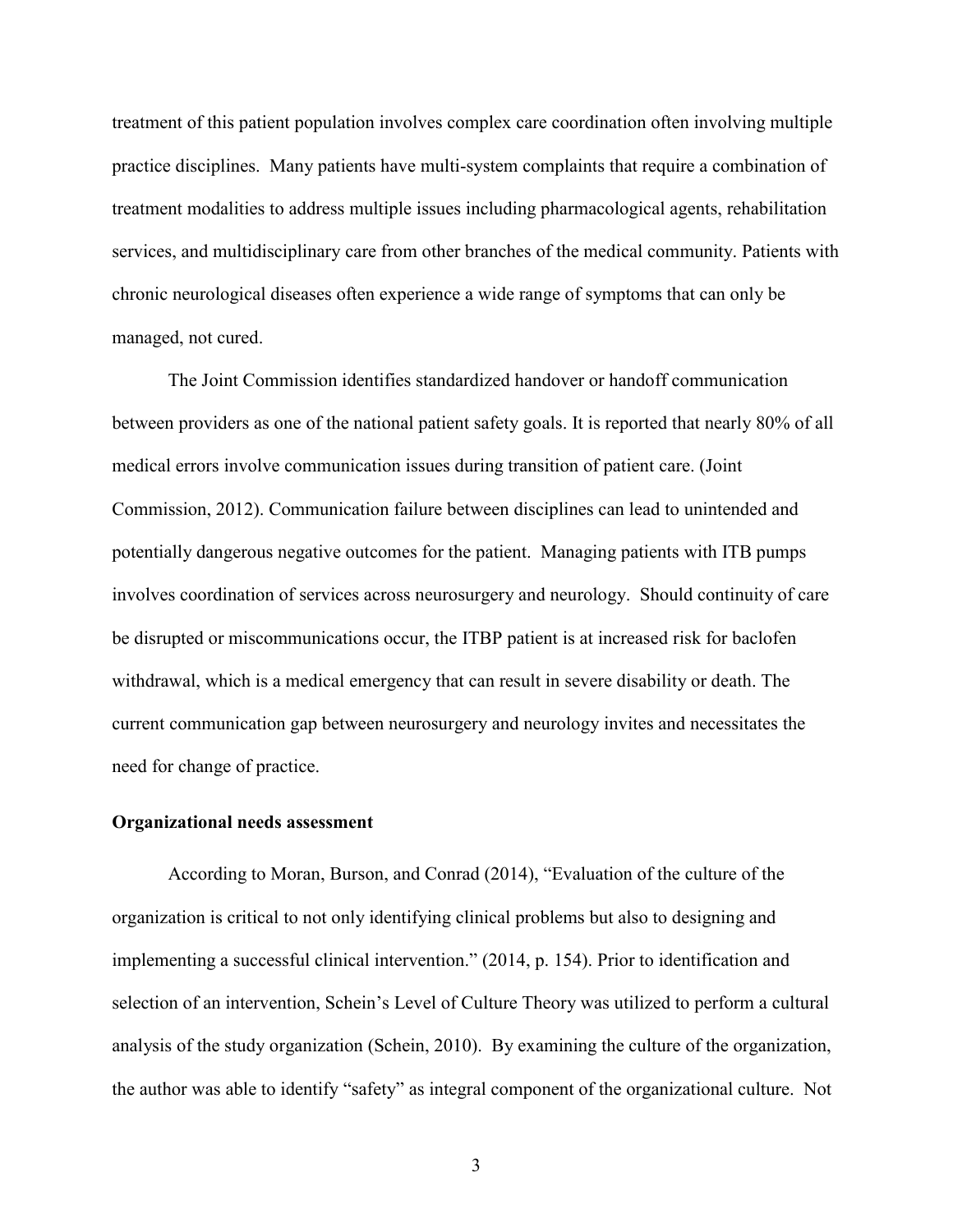only has the research hospital adopted a culture of safety, but the entire healthcare system has embedded "safety" into the value and mission statements. After assessing the current status of communication and transition of care between neurosurgery and neurology a quality of care gap was identified. The identified gaps in patient care continuity include lack of communication between Neurosurgery and Neurology in regards to scheduling dates and times of ITBP patient surgical procedures, failure of communication or confirmation of successful pump implant, and failure to coordinate outpatient neurology follow-up in a timely fashion. This identified deficit in handover communication flags a potential safety risk for patients, and suggests the need for process improvement. The current ITBP patient workflow delays time between surgery and patient follow-up, does not promote inter-departmental teamwork, and has been a vocalized source of frustration for providers.

## **Research questions**

In post-op adult intrathecal baclofen pump patients, does implementation of a standardized communication workflow between neurosurgery to outpatient neurology team members, in comparison with current practice, impact continuity of patient care and provider communication as evidenced by decreased days to follow-up appointment with outpatient Neurology? Secondary variables to be examined include frequency of presurgical notification from Neurosurgery to Neurology and frequency of post-op handoff report between Neurosurgical and Neurology teams. A tertiary variable to be included in the pilot study will be pre and post intervention Neuroscience stakeholder perceptions of interdepartmental teamwork.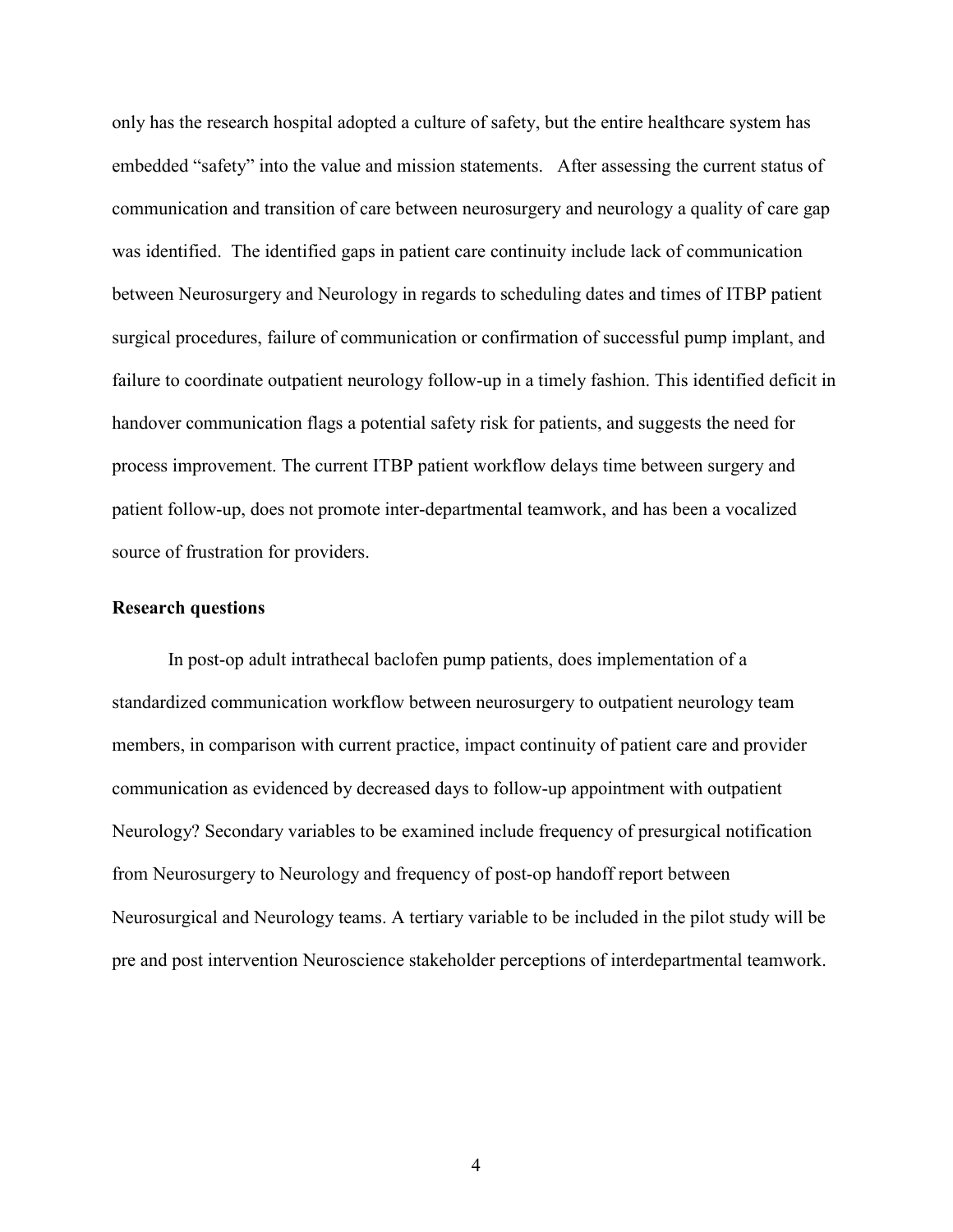## **Theoretical framework/EBP model of implementation**

An initial step in overcoming potential barriers and successfully implementing changes in clinical practice is to select an appropriate evidenced-based practice (EBP) model to serve as a framework for change. The framework selected for this study was the Iowa Model for EBP, as it is the model currently utilized by the hospital and outpatient practice. The Iowa model provides a strong and easy-to-navigate framework for process improvement. The Iowa model was designed to serve as a mechanism for continual process of improvement after re-evaluation of process change. The model is a multi-step process for change that involves several clearly identified steps and feedback loops, and has been found to be particularly helpful when initiating change amongst multidisciplinary teams (Titler et al., 2001)

The first step of the Iowa model is to identify a 'trigger'. Triggers can either be problemfocused or knowledge-focused (Melnyk & Fineout-Overholt, 2015). The flawed ITBP clinic communication is a problem-focused trigger, as it is a clinical problem and poses risks to patients. The second step in the Iowa model process is the formation of a team. The ITBP clinical process improvement team includes neurosurgeons implanting the medical device, neurology nurse practitioners and physicians managing ITBP patients, the neurosurgery OR scheduler, and the neurosurgery physician assistants. The evidence and research has been gathered and synthesized by the lead investigator, but additional evidence may surface as the project continues to develop. The third step in the Iowa model is to formulate a pilot program, if the evidence supports an intervention. The need to implement a process improvement change was supported by the body of evidence.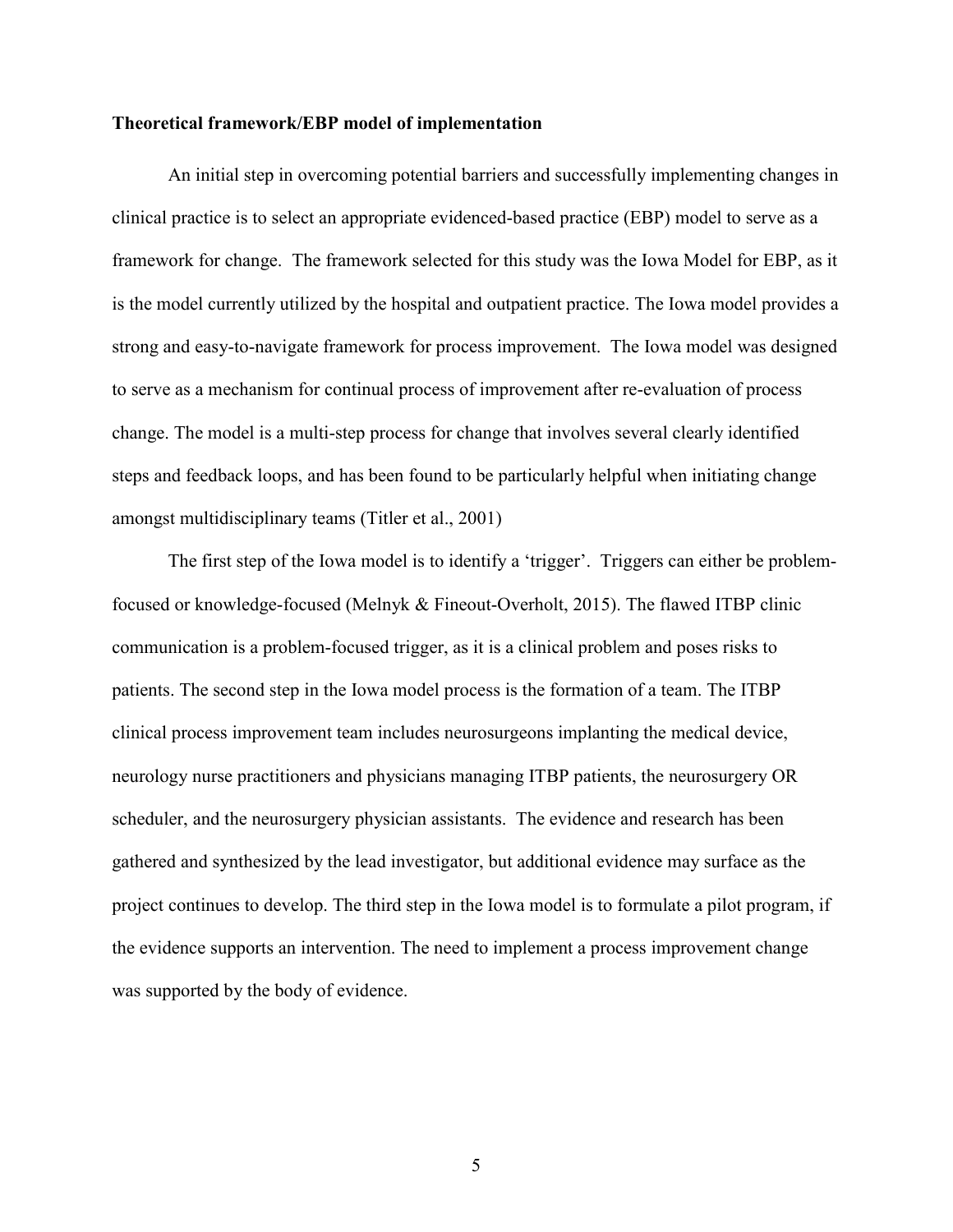## **Chapter II: Review of Selected Literature**

#### **Introduction of search criteria**

An online search of CINHAL, Cochrane, Clinical Key, or PubMed using the terms or combinations of "and/or" and combined MESH terms "baclofen pump documentation, ITBP communication, patient handover of baclofen pump care, or ITBP handover, baclofen pump clinic.", yielded no results. The electronic search was expanded to include more generalized terms to include "SBAR technique, handover tools, safety, patient safety, adverse health care event, adverse event, health care error, medical errors, handoff, handover, communication, signoff, post-op care, post-surgical care, patient handoff, transition in care, and transfer of care", and yielded 6,506 articles. After filtering for inclusion criterion, which included adult populations, English language only, and peer-reviewed journal articles between the years 2000 to 2015, a total of 56 articles met criteria for review. Articles that did not meet the inclusion criterion were not included in the review. Of the 56 titles and abstracts reviewed, 26 articles were reviewed in full, with 10 articles chosen for the literature review and formation of the table of evidence based on their relevance to the topic of handoff communication processes.

## **Critique and synthesis of previous evidence**

Articles selected for review included systematic reviews (n=2) (Abraham, Kannampallil, & Patel, 2014; Hesselink et al., 2012), mixed methods  $(n=1)$  (Kessler et al., 2014), RCT  $(n=1)$ (Marshall, Harrison, & Flanagan, 2009), qualitative studies (n=1), pilot programs (n=3) (Freitag & Carroll, 2011; Koenig, Maguen, Daley, Cohen, & Seal, 2011; Wentworth, Diggins, & Johnson, 2011), and pre/post prospective qualitative intervention studies (n=2) (Abraham, Kannampallil, Almoosa, Patel, & Patel, 2014; Nagpal et al., 2013). All of the articles reviewed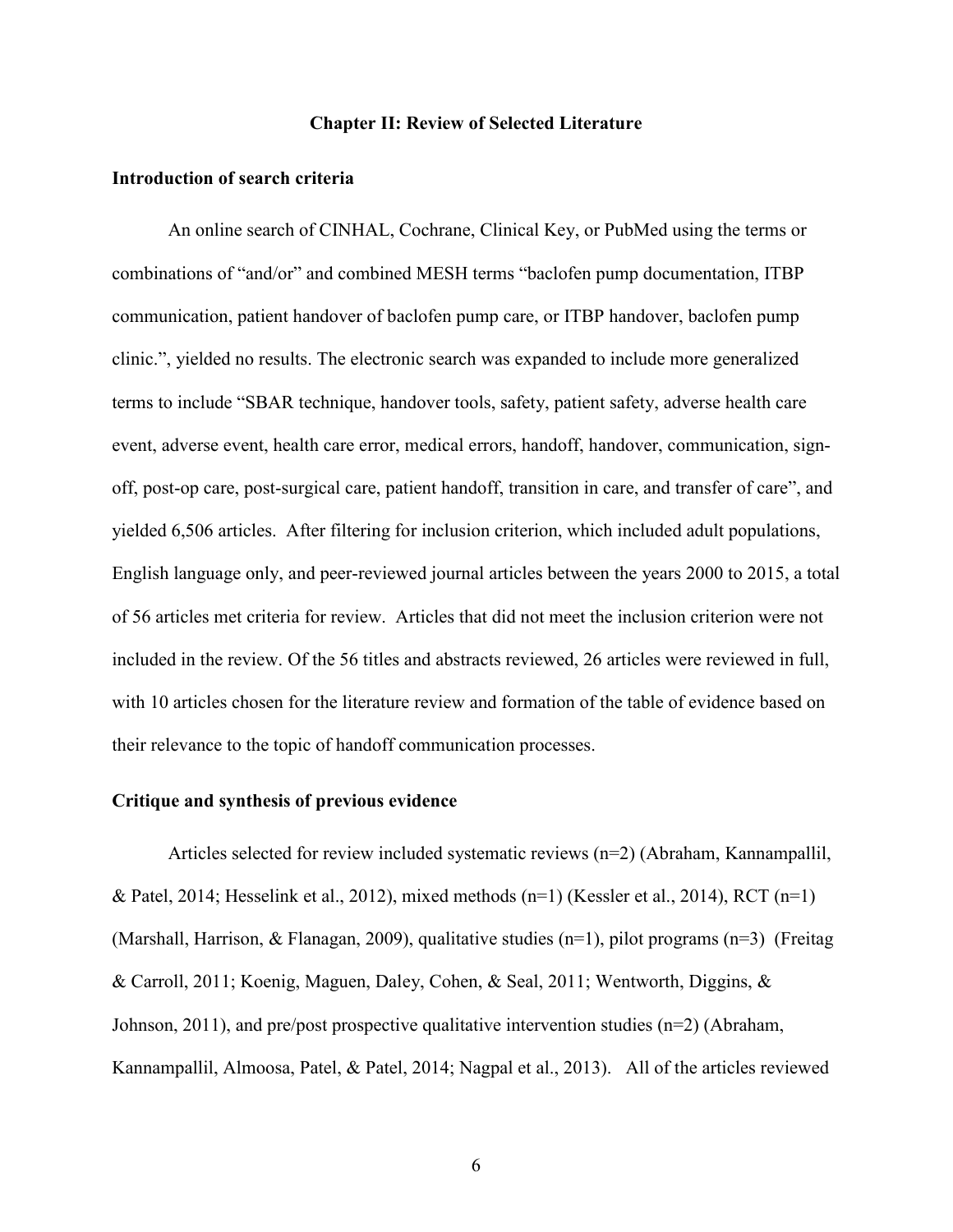included adult patient populations, while settings varied between general hospital setting (Kessler et al., 2014), progressive care unit (Wentworth et al., 2011), telemetry unit (Freitag & Carroll, 2011), critical care unit (Abraham et al., 2014), post-surgical care unit (Nagpal et al., 2013), outpatient clinics (Koenig et al., 2011), and a Medical school training lab (Marshall et al., 2009). One article included a secondary database, as data was gathered through electronic internal medicine and emergency room physician surveys at ten large teaching hospitals around the United States (Kessler et al., 2014). Sample sizes ranged from n= 10 (Abraham, Kannampallil, Almoosa, Patel, & Patel, 2014) to n=750 (Kessler et al., 2014), with one study not listing number of participants (Freitag & Carroll, 2011).

Interventions described in the articles included communication training and implementation of a standardized communication tool  $(n=5)$ . Of these five articles, three implemented SBAR (situation, background, assessment, recommendation) technique as the standardized handoff tool (Freitag & Carroll, 2011; Marshall et al., 2009; Wentworth et al., 2011), while the other two studies contrasted HANDIT vs. SBAR (Abraham et al., 2014), and a verbal handover technique (Nagpal et al., 2013). The remaining articles (n=5) did not have a specific intervention, but rather aimed to summarize or describe existing handoff methods and current handoff practice amongst the various healthcare settings (Abraham et al., 2014; Hesselink et al., 2012; Kessler et al., 2014; Koenig et al., 2011; Kripalani et al., 2007).

The three most utilized modes of patient handoff were paper-based, electronic stand alone or web-based tools, and electronic tools embedded in EMR (Abraham et al., 2014). Nearly half of the literature reviewed involved physician to physician handoff tools, while the remaining studies included tools for nurse to nurse and physician to nurse handoff. (Abraham, Kannampallil, & Patel, 2014). Only one study examined communication between multiple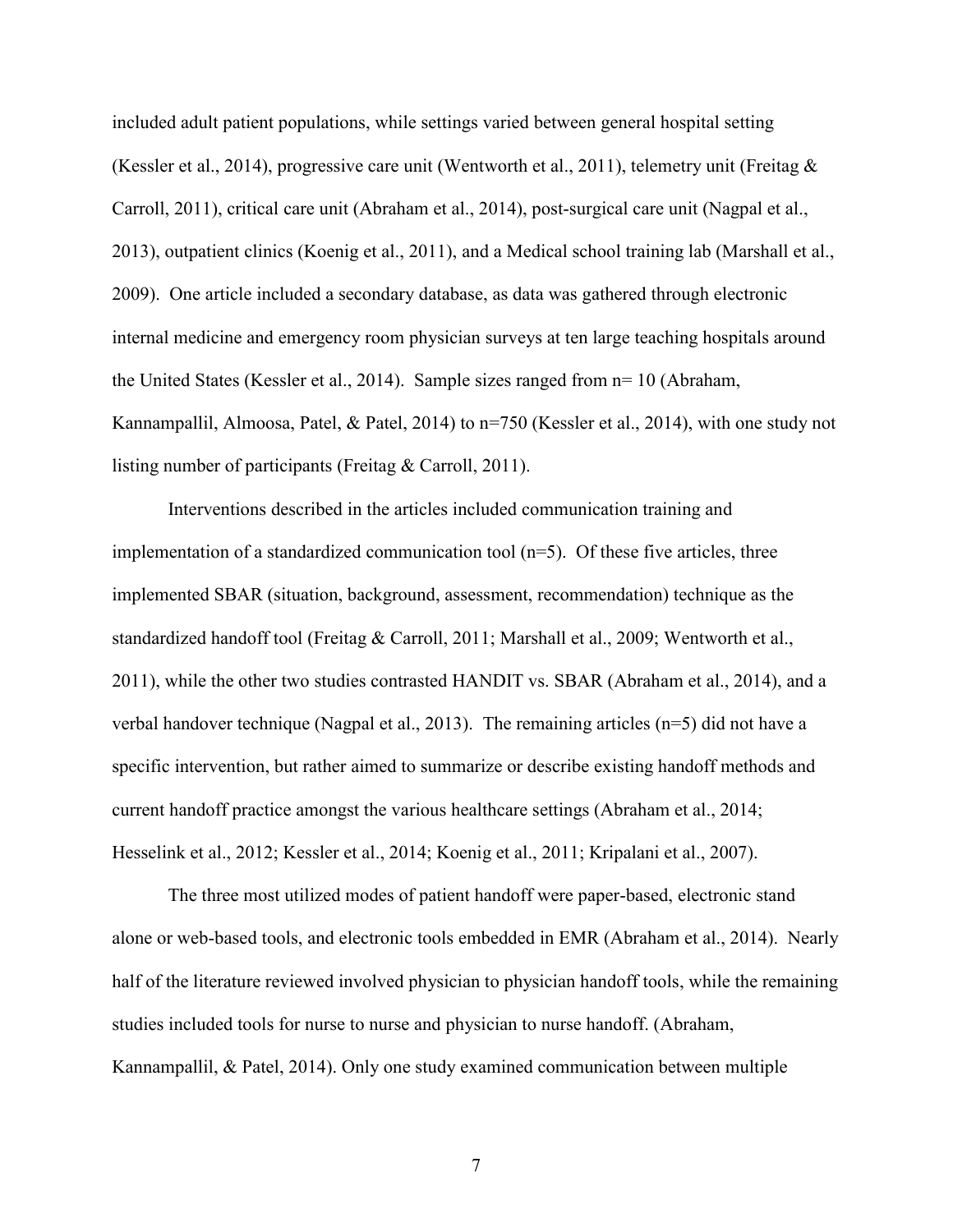healthcare disciplines. (Koenig, Maguen, Daley, Cohen, & Seal, 2011). Seven of the ten articles focused on handoff communication between inpatient hospital units (Freitag & Carroll, 2011) (Kessler et al., 2014; Koenig et al., 2011; Marshall et al., 2009; Nagpal et al., 2013; Wentworth et al., 2011), while two of the articles involved handoff communication between inpatient physicians and outpatient providers at discharge (Hesselink et al., 2012; Kripalani et al., 2007). One of the two systematic reviews did not specify location of handoffs because the main focus or the review was to evaluate modes of handoff tools. (Abraham, Kannampallil, & Patel, 2014).

Reported outcomes included improved communication (Abraham et al., 2014; Marshall et al., 2009; Nagpal et al., 2013; Wentworth et al., 2011), improved patient satisfaction scores and nurse-sensitive outcomes (Freitag & Carroll, 2011), and structure and utilization, or lack of utilization, of standardized handoff communication protocols and tools (Abraham et al., 2014; Hesselink et al., 2012; Kessler et al., 2014; Koenig et al., 2011; Kripalani et al., 2007).

Seven of the ten articles were classified as primary research (Abraham et al., 2014; Freitag & Carroll, 2011) (Koenig et al., 2011; Kripalani et al., 2007; Marshall et al., 2009; Nagpal et al., 2013; Wentworth et al., 2011), while three of the ten articles were classified as evidence syntheses (Abraham et al., 2014) (Hesselink et al., 2012; Kessler et al., 2014). The researcher used the Johns Hopkins Evidence Level and Quality Guide (Dearholt & Dang, 2014, p. 232) to assess the strength of evidence reported in the articles. Based on this assessment, the strength of the evidence gathered from the data ranged from Level I to Level IV, with the majority of the articles being level III. The systematic reviews (n=2) provided the highest quality of evidence with an A rating for one (Hesselink et al., 2012) and B rating for the second (Abraham et al., 2014), as it did not included strictly randomized controlled trials. The remaining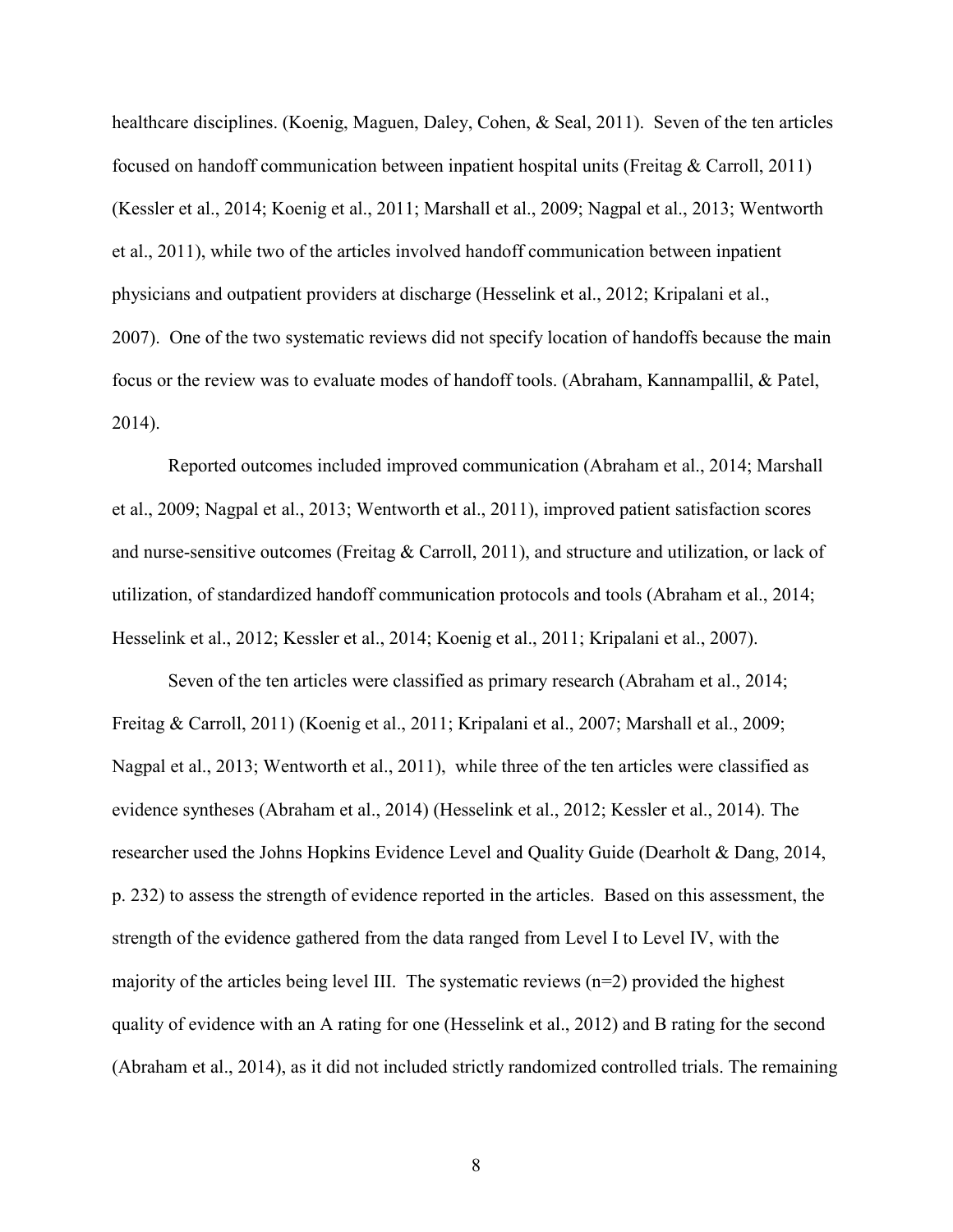articles were B  $(n=4)$  and C  $(n=4)$  when graded for quality of evidence. Two of the articles were authored by several of the same researchers (Abraham et al., 2014; Abraham et al., 2014). This could either be viewed as a source of bias or a confirmation of expertise on the content matter. The situation, background, assessment, and recommendation (SBAR) communication model is mentioned most frequently in the literature (Freitag & Carroll, 2011; Marshall et al., 2009; Wentworth et al., 2011), and may be a feasible tool to utilize while implementing practice change. Multiple studies failed to utilize reliable and valid measures, and had very small sample sizes. These factors contribute to lower evidence quality ratings, which impacts the overall validity of the synthesized evidence.

Due to the wide variation in study design, interventions, strength of data, and variability of reliability and validity among the literature, it is difficult to form one clear synthesis of evidence on which to base a recommendation for a practice change. A majority of the research articles reviewed support a standardized handoff communication when patient care is transitioned or transferred to another provider. However, all ten of the studies echo a similar theme. That is, a standardized method of communication is a crucial component of patient safety and continuity of care.

# **Rationale for project**

The 2007 Quality and Safety Education for Nurses (QESN) project, funded by the Robert Wood Johnson Foundation, identified understanding and utilization of evidence-based practice as a core-nursing competency. (Dearholt & Dang, 2014, p. 4) The current practice or protocol being followed with transfer of care of ITBP patients between neurosurgery and outpatient neurology does not currently incorporate a standardized handoff protocol, as recommended by the body of evidence. Patients who receive an implanted medical device are often not followed in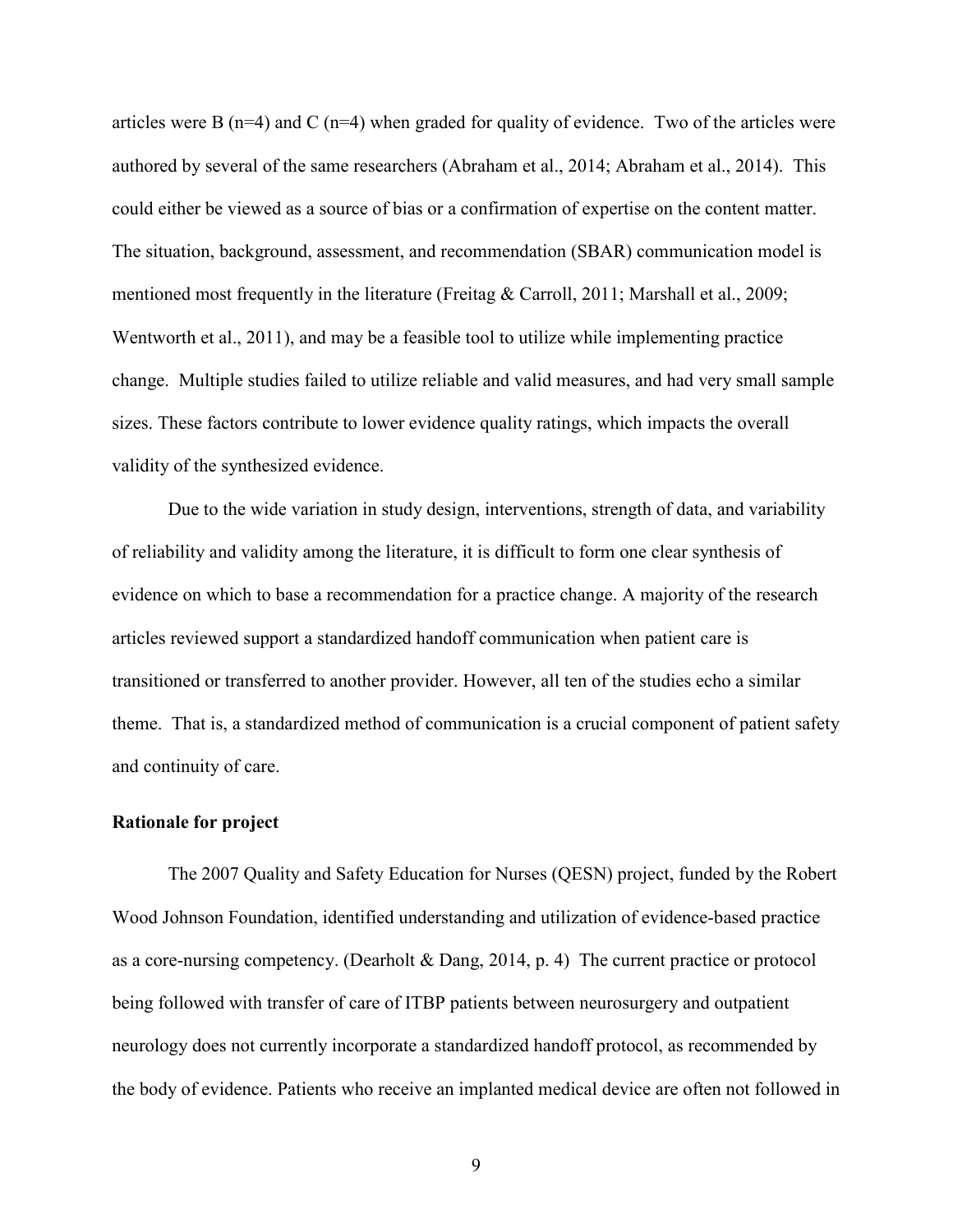the outpatient neurology baclofen clinic in a timely fashion due to a insufficient communication between the two departments. Often, the outpatient neurology team is unaware that a patient has received an ITBP until several months after implantation. This disrupts continuity of patient care and poses a safety risk for patients.

The current literature supports a standardized handoff tool or protocol can greatly improve communication between providers. This improved communication positively affect patient quality of care, continuity of care, and patient safety citation. Implementing a practice change, supported by the literature, is needed in the current situation, to minimize risk of negative patient outcomes, improve continuity of patient care, and improve interdisciplinary collaboration and teamwork.

Institution of a quality improvement pilot project by implementing a new baclofen patient workflow, inclusive of a standardized handoff protocol when transitioning care of ITBP patients from neurosurgery to outpatient neurology is supported by the body of evidence. Resistance can occur with any process improvement or practice change. Using a change model assists in barrier and facilitator identification. The researcher chose to use Lewin's Change Theory (1951) for this study; this theory provides a framework for change that serves as a theoretical foundation for institution of the new communication process. Lewin's change theory includes three distinct steps: unfreeze, change, and refreeze (Lewin, 1951), defined as: discontinuation of current practice (unfreeze), implementation of pilot process (change), and finally ensuring that the new process continues to become the new standard by performing quarterly chart audits, and reviewing ITBP patient status during weekly team meetings (refreeze).

Barriers to success may include lack of buy-in or agreement regarding urgency of needed change, difficulty in coordinating several practice areas (inpatient neurosurgery and outpatient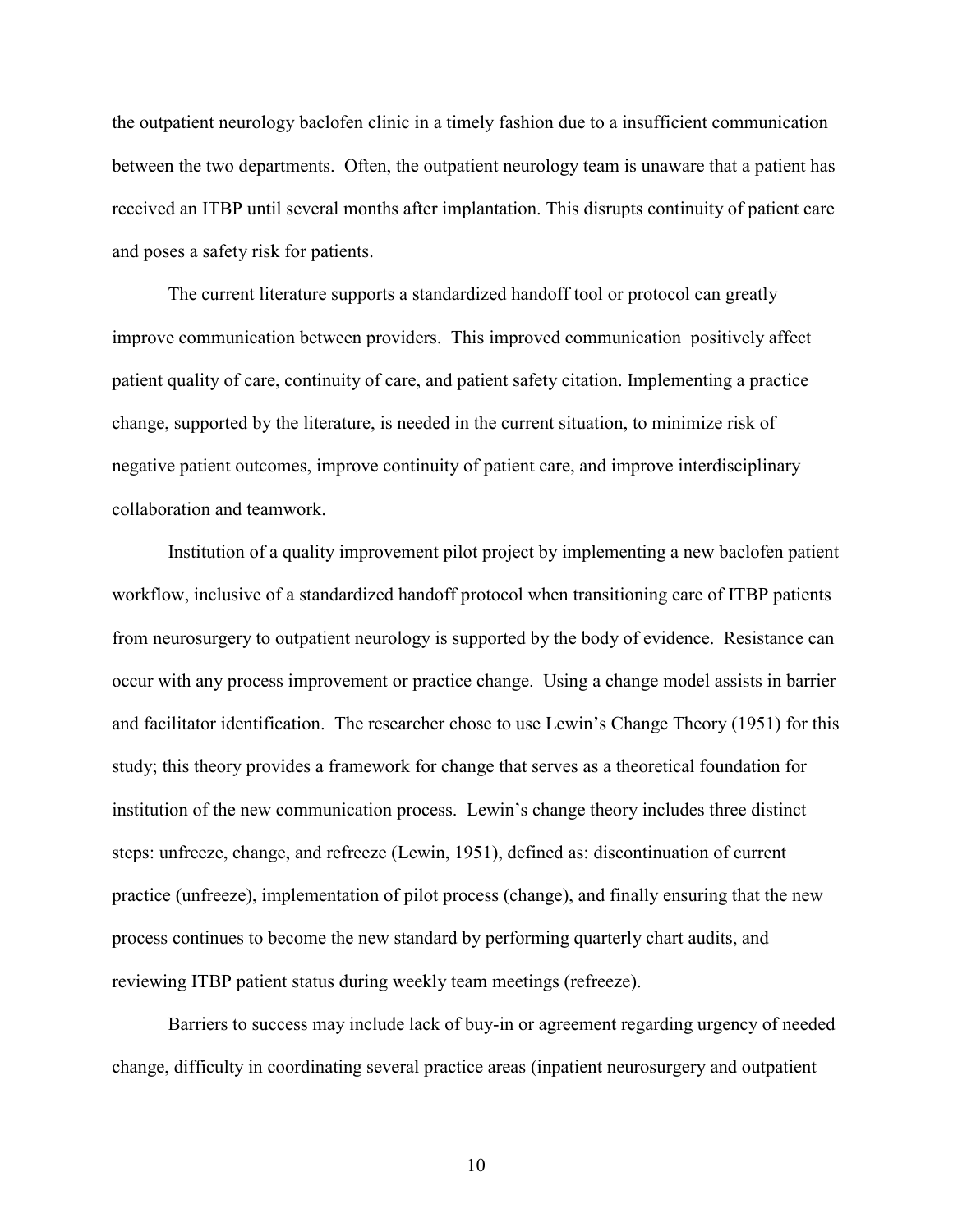neurology) and willingness to 'slaughter the sacred cow'. A lack of consensus on perceived importance of specific details to include in handoff communication, and the potential difficulty to enforce and monitor use of a standardized communication protocol may hinder the adoption of workflow change. The implementation and success of this change will involve and depend on all of the stakeholders.

A quote by Irish playwright and economist, George Bernard Shaw states, "the single biggest problem in communication is the illusion that it has taken place" (n.d.). Implementing the standardized communication process is necessary to ensure that such a vital component of patient care, patient handoff communication, is consistently and reliably occurring between neurosurgery and neurology providers when transition care of ITBP patients.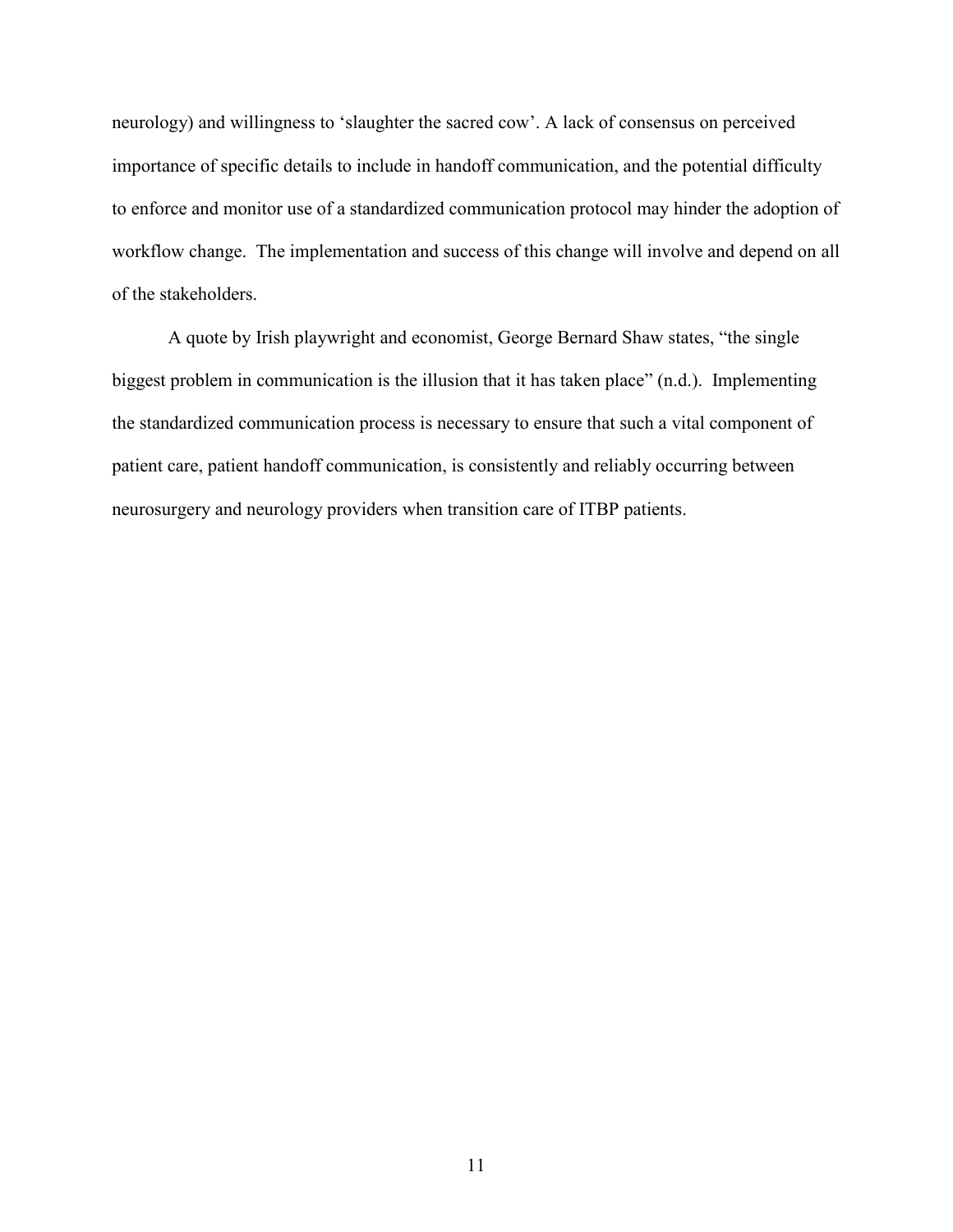# **Chapter III: Methodology**

#### **Design/implementation framework and plan**

The researcher developed a quality improvement project designed to establish a standardized workflow to mitigate the potential risk for negative patient outcomes related to ineffective or inconsistent communication during the baclofen insertion process . The interdisciplinary flow of information highlighted in the pilot study began when a potential ITBP candidate was scheduled for implantation with Neurosurgery and culminated with the first follow-up appointment in the outpatient neurology clinic within twenty-one days of hospital discharge. Only Neurology and Neurosurgical stakeholders were included in the pilot workflow.

The pilot quality improvement process is the end result of multiple focus groups and team meetings, involving stakeholder representatives from neurosurgery and neurology, which identified several gaps in continuity of patient care between the two disciplines. The identified gaps in patient care continuity included lack of communication between Neurosurgery and Neurology in regards to scheduled dates and times of ITBP patient surgical cases, failure of communication or confirmation of successful pump implantation, and failure to coordinate outpatient neurology follow-up in a timely fashion. The pilot process improvement plan aimed to standardize current communication modalities, strengthen interdisciplinary relationships, and establish best communication practices

#### **Human subject review**

This quality improvement initiative was submitted to IRB for review and approved February 6, 2016. IRB approval #2015-0724.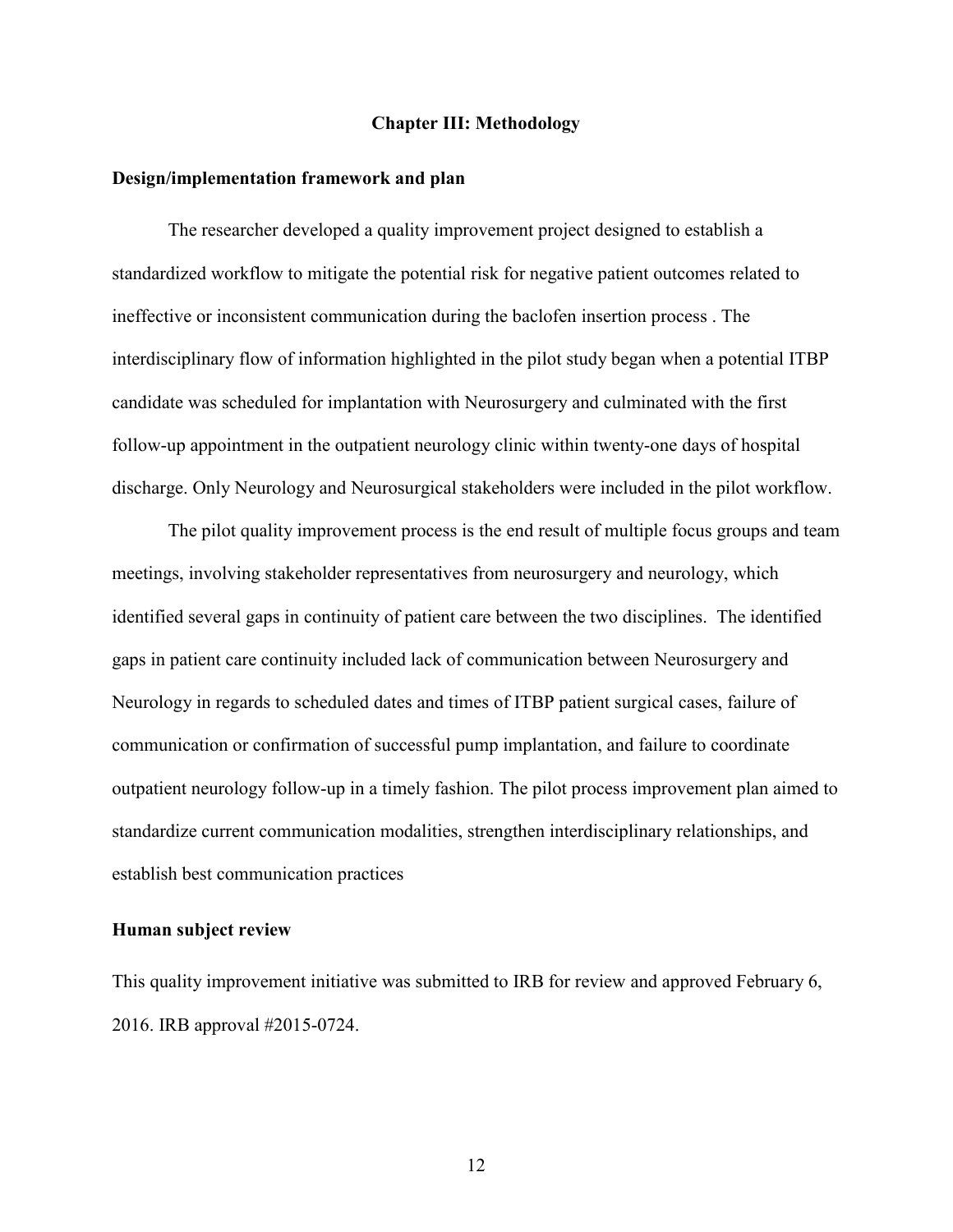# **Population**

The pilot program involved collection of information from ITBP subject EMR and survey results from Neuroscience stakeholders. The ITBP population in the study included all identified ITBP patients, aged 18 and older, who were undergoing surgical implantation and/or revision of ITBP or spinal catheter at the research facility. Only ITBP patients whose medication pumps were managed by the Outpatient Neurology team were included in the data collection. Patients under the age of 18, and those whose pumps were implanted at the research facility, but were managed by outside physicians, were excluded from the data collection. The specific ITBP subjects were selected based on meeting the inclusion criteria described above. Demographic data was collected from subjects who received an ITBP implantation or revision during the data collection timeframe. Frequency of presurgical notification and handoff report of included ITBP subjects was notated during data collection period. Comparator demographic data was retrieved from EMR during same time frame of previous calendar year. Comparator ITBP subjects included in the data analysis met all inclusion criteria above. Per IRB, the need for ITBP subject consent was not required. The waiver was granted by the IRB because this was a quality improvement project and because the researcher already had permission for chart review in EMR due to established care of subjects.

In addition, 18 Neurosurgery and Neurology providers and administrator stakeholders who were directly involved in the care and coordination of ITBP patients were invited via e-mail to participate in the pre and post intervention surveys. This group included 1 Neurosurgeon, 3 Neurosurgical PAs, 2 Neurosurgery administrators, 3 Neurology administrators, 4 Neurologists, 4 Neurology NP's, 1 Neurology RN. These stakeholders were selected based on their participation and involvement in ITBP patient coordination and care, and for their role in the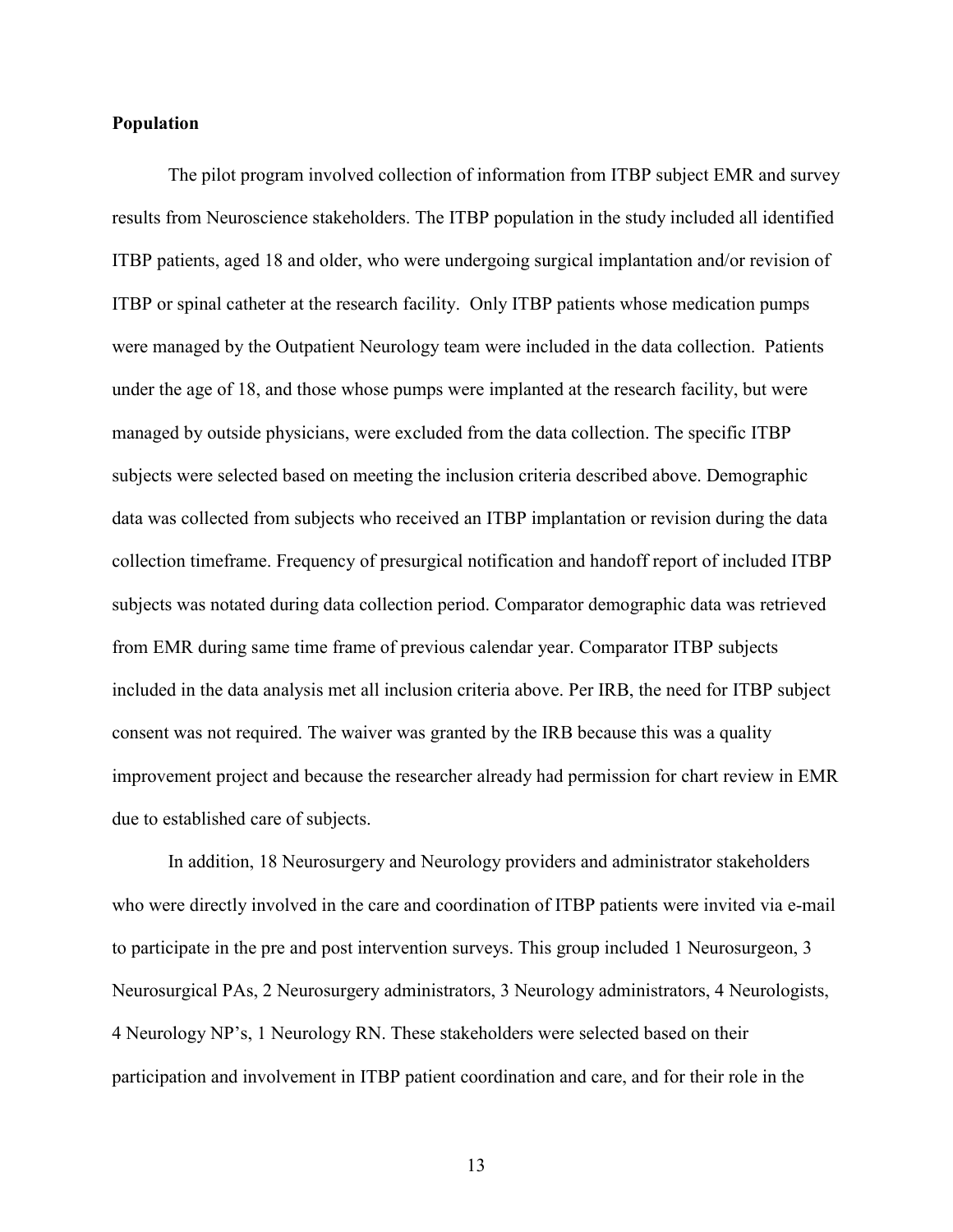ITBP workflow. Prior to administration of the pre-intervention survey, an email with attached IRB HIPAA waiver was sent to all invited Neuroscience stakeholders (See appendices D and E for copy of email and IRB waiver).

# **Intervention**

The intervention included the establishment of a standardized handoff process for ITBP patients. The SBAR technique for communication handoff is the standard of care within the study facility and will be incorporated into the ITBP handoff process. Once a standardized process was developed and piloted, the outcomes were evaluated for evidence of feasibility and success.

Prior to the initiation of the pilot study, all provider stakeholders completed a 5 question survey, via Survey Monkey, as a means to establish a baseline "teamwork" score. The pilot program consisted of a new patient workflow, which was initiated with a Neurology referral for an ITBP placement or revision. (See appendices B and C for Pre and Post intervention workflows). Following referral to Neurosurgery for evaluation and examination, the neurosurgery scheduler communicated the proposed surgery date via e-mail to the neurology team. During weekly neurology team meetings, proposed surgical dates were discussed and a neurology nurse practitioner was assigned to follow the patient through the implantation and clinic follow-up process. The SBAR technique (Situation, Background, Assessment, and Recommendation) for communication handoff is standard of care within the study facility and was be included in the ITBP handoff process. Once surgery was successfully completed, the Neurosurgery team member (neurosurgeon or physician assistant) contacted the neurology nurse practitioner clinic as instructed in new post-op order set write-in instructions. An SBAR inclusive report of ITBP status was exchanged between the neurosurgery team member and the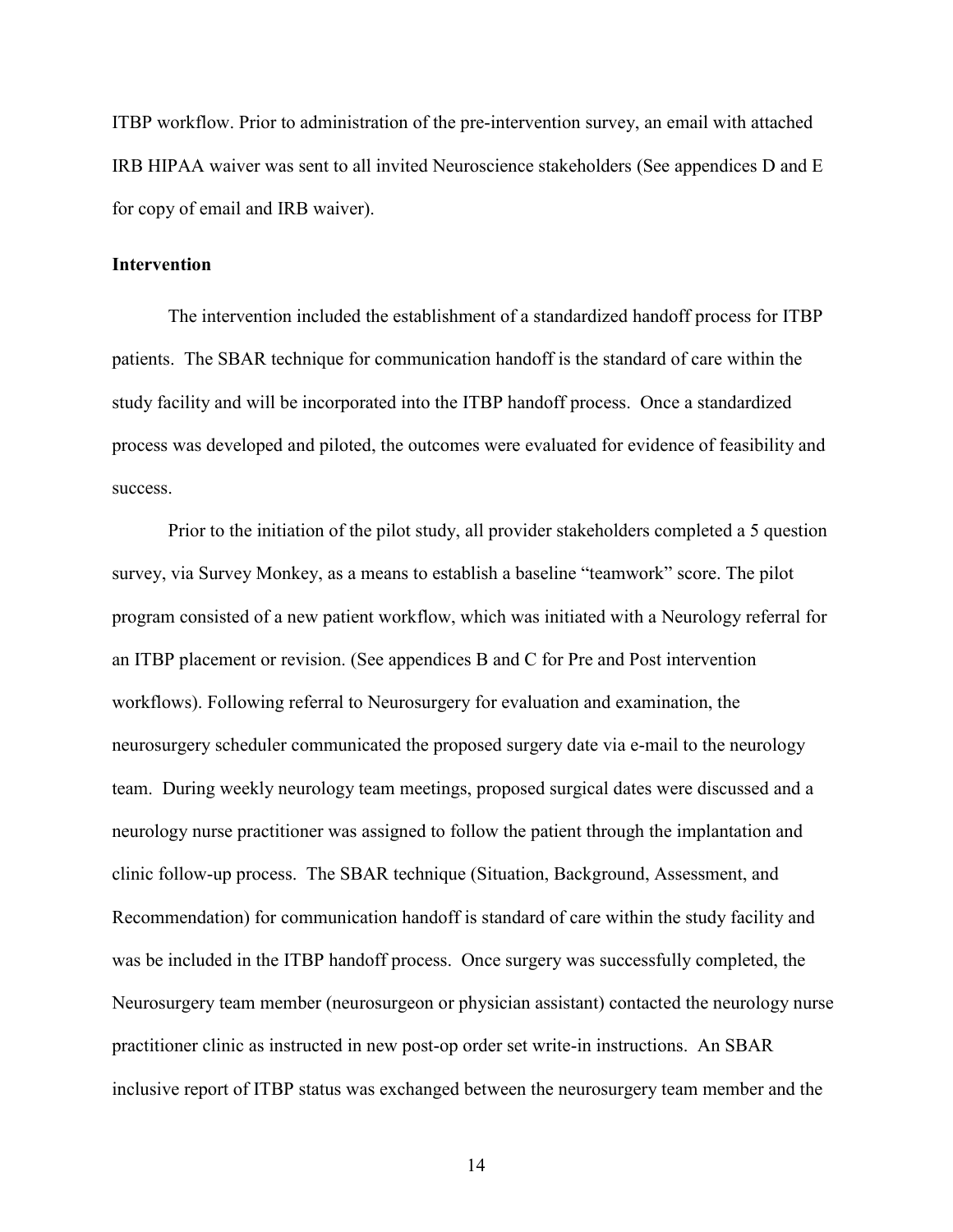assigned nurse practitioner. This 'live' communication, in SBAR format, served as the clinical handoff of care between Neurosurgery and Neurology, and was documented as a phone or clinic note in the ITBP subject's electronic medical record by the receiving Nurse Practitioner. Once handoff communication occurred, the neurology nurse practitioner rounded on ITBP subject in the post-anesthetic care unit (PACU) or inpatient hospital room. The ITBP pump was interrogated and the subject was provided with a return to clinic date, based on the pump alarm dates. The ITBP telemetry, which includes detail of patient's pump including model number, pump volume, current rate, and date of low reservoir alarm, was scanned into patient's chart upon return to the outpatient neurology clinic. The provider perceptions were evaluated with a pre/post survey administered to all stakeholders prior to and after intervention.

Once a standardized process was developed and piloted, the outcomes were be evaluated for evidence of feasibility, achievement of goals, and sustainability. Measured outcomes included change in average days to follow-up appointment with outpatient Neurology, frequency of notification from neurosurgery scheduler to neurology team regarding upcoming ITBP surgical cases, frequency of SBAR format verbal handoff from neurosurgery team to neurology nurse practitioner after successful surgical procedure, and change in provider perceptions of interdepartmental teamwork.

#### **Instruments/tools/validity and reliability**

 The instrument used to capture Neuroscience stakeholder perceptions was a 5 question Survey Monkey questionnaire. (See appendix A). The secure, anonymous, online survey was adapted and condensed from a 75-item assessment called the Practice Environment Checklist (PEC) via cronbach alpha, repeated testing and validation. The 5-question survey was developed by Stephen Lurie, Stephen Schultz and Gina Lamanna from University of Rochester, Department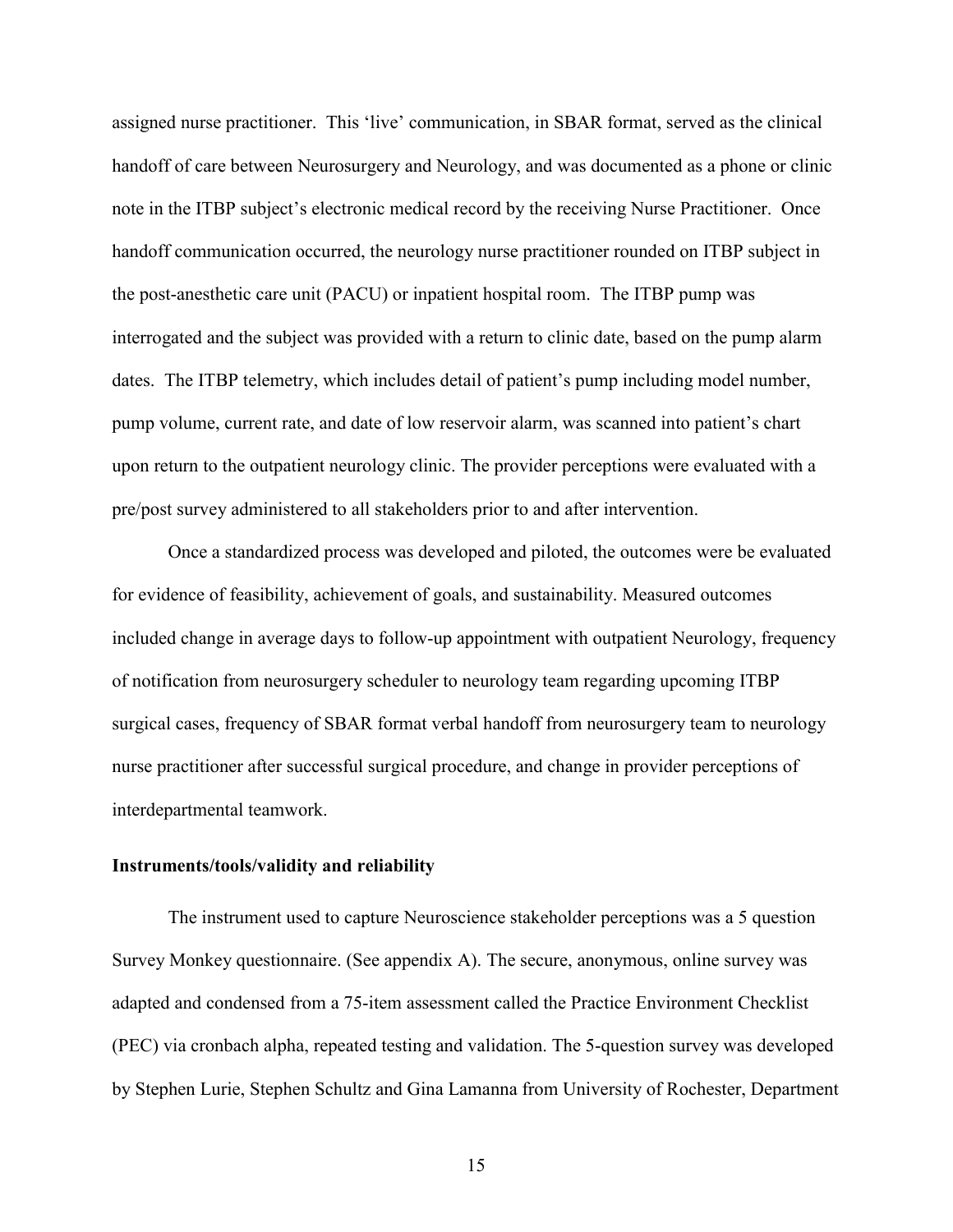of Family Medicine in an effort to create a user-friendly condensed tool to measure views of team effectiveness. Request for permission to use the validated tool was sent via e-mail to Dr. Stephen Lurie. Per Dr. Lurie, no permission was deemed necessary to reproduce and utilize the survey in this project. (S. Lurie, personal communication, November 21, 2015) The 5-question survey was copied and pasted into a Survey Monkey document for electronic distribution to project stakeholders prior and post implementation of pilot workflow. The team survey consisted of five questions on a Likert scale from 1 (strongly disagree) to 5 (strongly agree). The questions included in the survey were "This team encourages everyone to share ideas", "When people in this team experience a problem, they make a serious effort to figure out what's really going on", "People in this team have the information they need to do their job well", "Leadership in this team creates an environment where things can be accomplished", and "Everyone in the team feels able to act on the team vision". The Survey Monkey results were reviewed and coded on two separate occasions against the original document survey to ensure no errors in transcription occurred.

# **Procedures/timeline**

The data collection period for this pilot study started on week three of the timeline and continued until week 22.The pre-implementation survey and HIPAA waiver was sent via secured e-mail to 18 Neurology and Neurosurgical stakeholders at week one, with replies due by the end of week two. The new quality improvement ITBP patient workflow was implemented on week 3 and lasted until week 22. The post implementation survey was electronically distributed in week 22 with survey returns due by week 24. Data analysis began after week 24.

The ITBP subject data was collected and recorded in an Excel (version 15.21.1) spreadsheet on a rolling basis as cases occurred which was then kept in a locked cabinet within a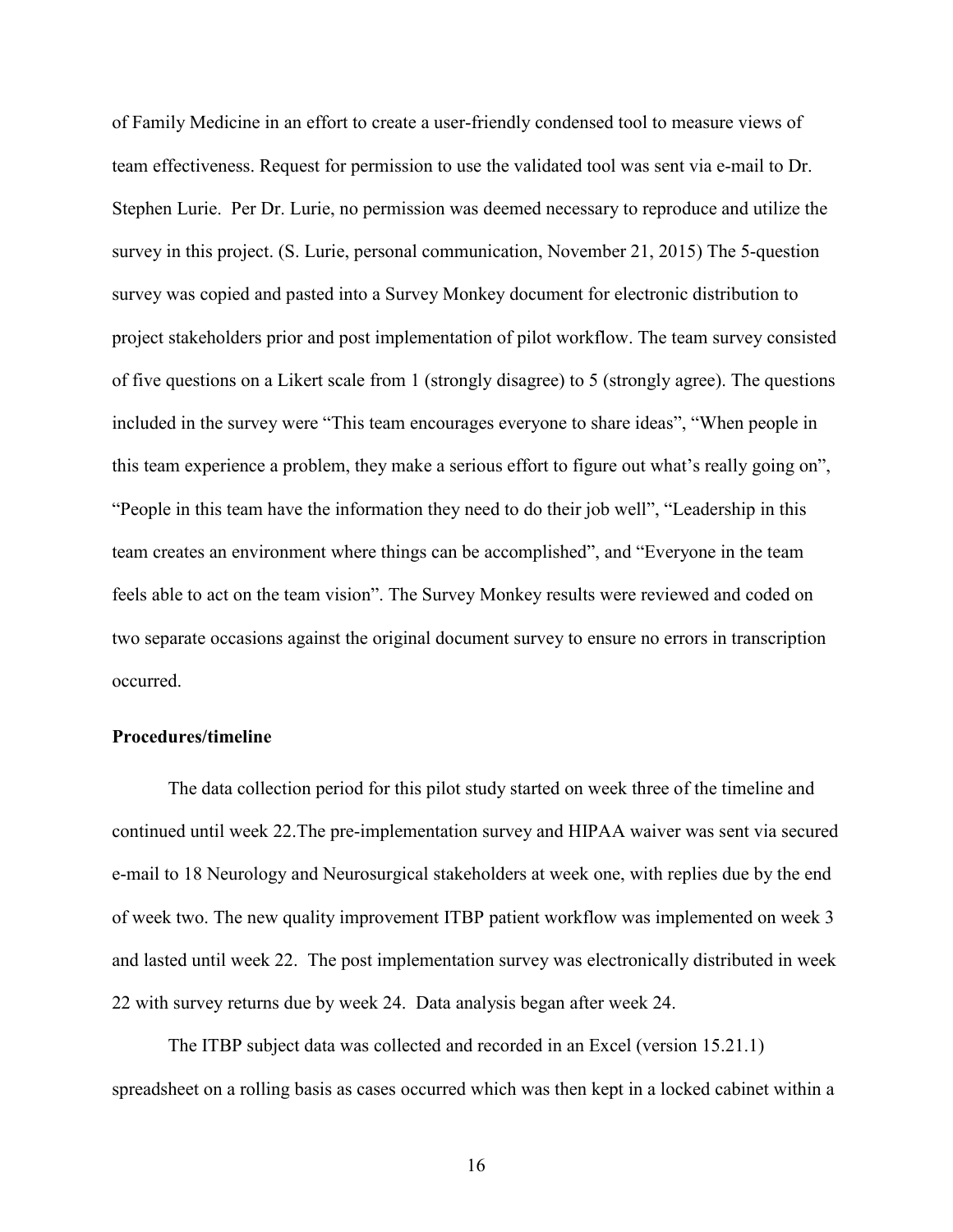locked room. Pre-intervention comparator ITBP subject data was obtained via EMR from the same time cycle of the previous year in an attempt to match anticipatory ITBP subject volume and control for any seasonal variations in surgical schedule. All data was manually entered four separate times (for cleaning) into an Excel spreadsheet and saved onto an encrypted flash drive. The data was then analyzed using StatPlus (version 6.0.3) in Excel.

# **Outcome measurements/data analysis plan**

Multiple data sets were collected and analyzed. Demographic data including age, gender, ethnicity, type of pump implantation (new vs. replacement), and diagnosis of ITBP subject, both pre and post intervention, was collected from EMR and tracked on Excel spreadsheet. Metrics analyzed in this study included average days to outpatient Neurology follow-up appointment, frequency of notification from Neurosurgery scheduler to Neurology team of upcoming ITBP surgical cases, and frequency of SBAR format verbal handoff following successful surgical procedure. Neuroscience perceptions of interdepartmental teamwork were collected via a 5 question teamwork survey that was electronically distributed to all 18 identified Neurosurgical and Neurology team stakeholders prior to and after initiation of pilot workflow. Survey data was subsequently coded and entered into an Excel spreadsheet for analysis. All data was both electronically tracked and physically recorded in a dedicated notebook, which was kept in a locked desk, only accessible to the author, to ensure protection and security of data. All electronic data was stored on a password protected, encrypted flash-drive which was kept in a locked draw, within a locked room, only accessible to the researcher. The data was recorded as it was collected to ensure accuracy and limit potential for data entry error.

All data was analyzed using StatPlus in Excel. A two-sample t-test was used to compare values of all metrics pre and post implementation of the pilot process. A two-sample t-test was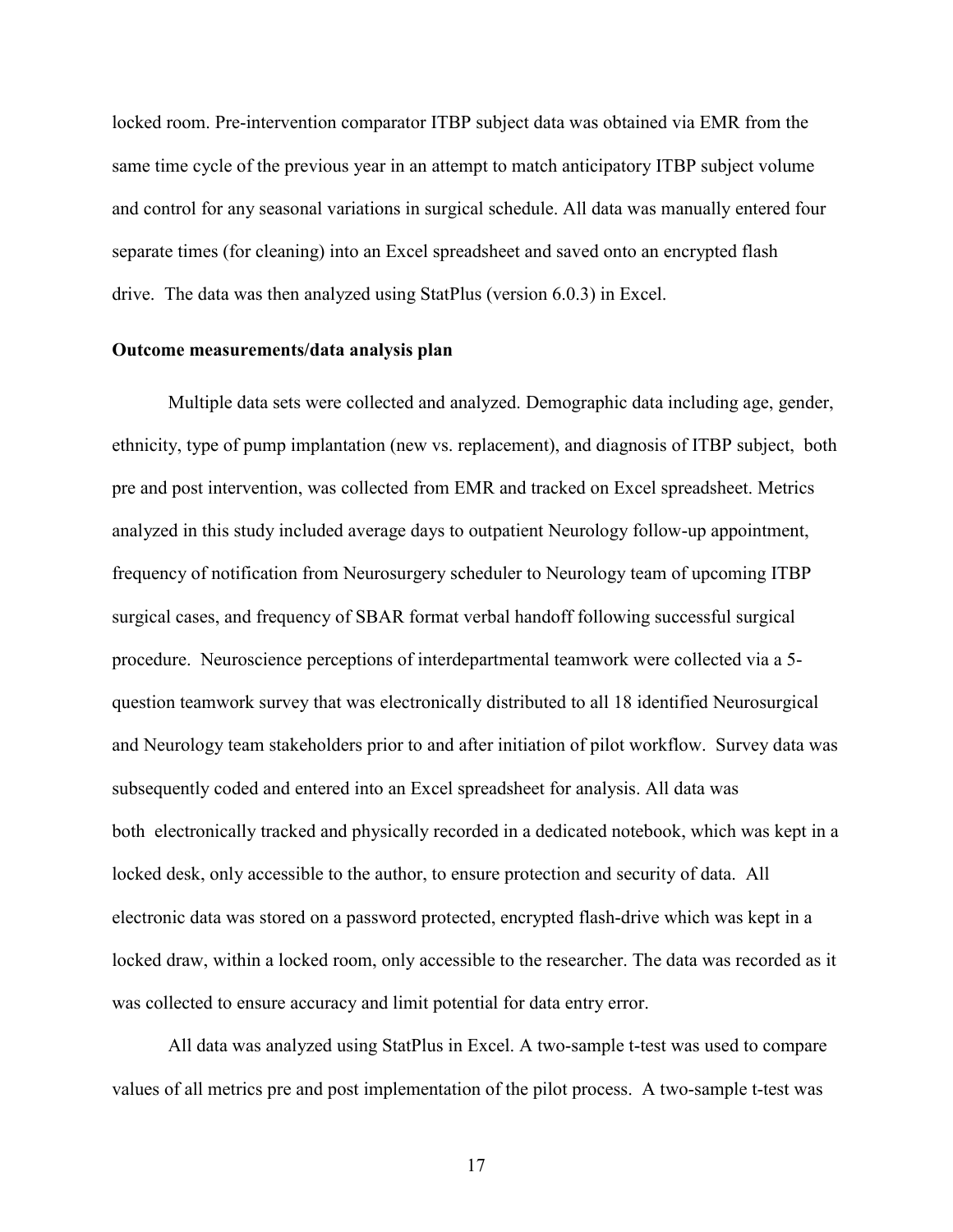also used to compare pre and post provider perceptions to determine if the process had any effect on perceptions of teamwork. A paired t-test was initially planned, but due to the anonymity of the survey results, pre and post surveys were not able to be paired for analysis.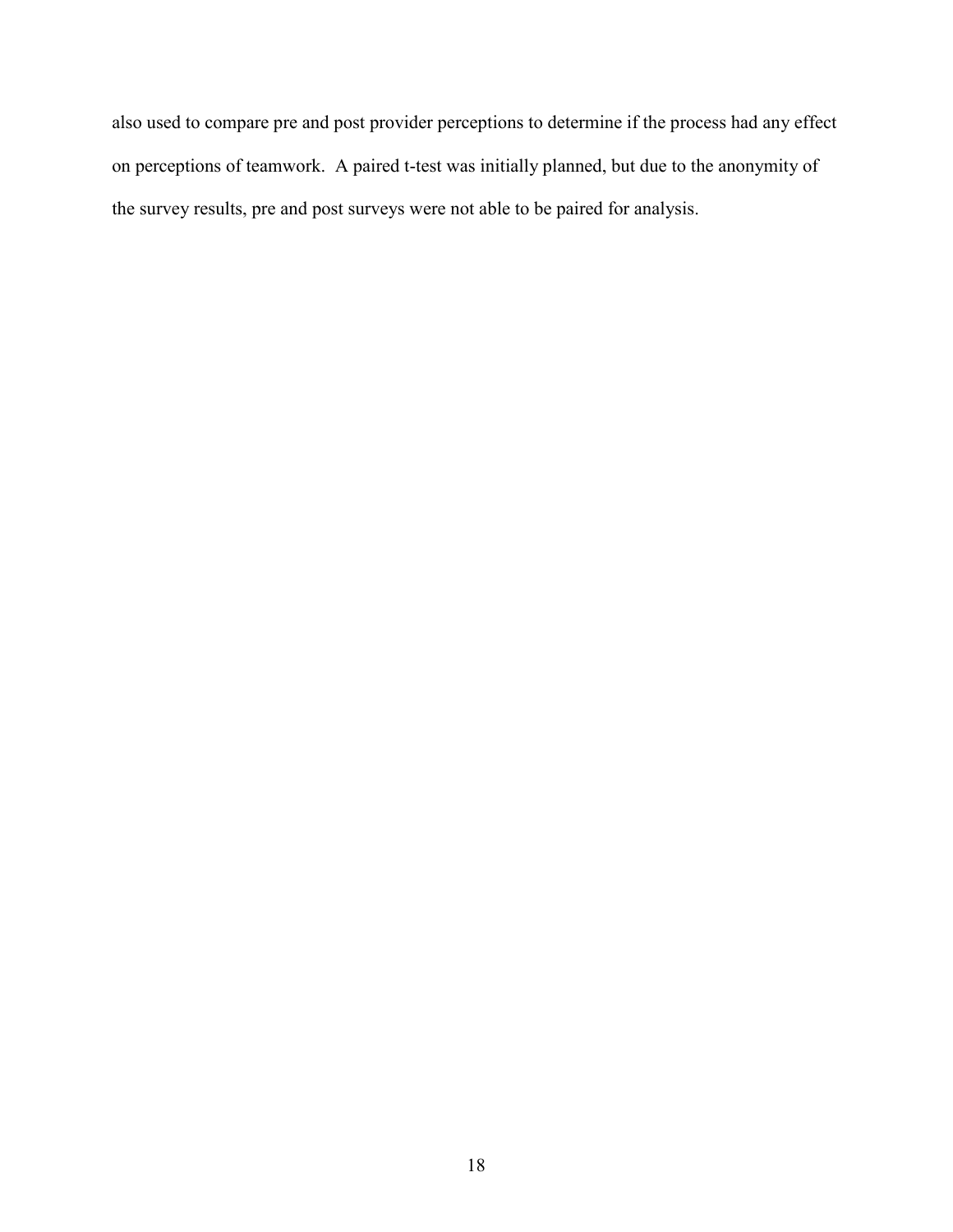## **Chapter IV: Evaluation Results**

# **Analysis of data**

Pre and post pilot implementation ITBP patient data was collected and analyzed to discern any for any changes in average days to follow-up with outpatient Neurology, frequency of pre-surgical notification, frequency of postoperative handoff report, and change in provider teamwork perceptions. The demographic of patients who data was used for pre and post intervention analysis is listed below. There was no demographic information collected on the team members who completed the pre and post intervention survey.

## **Demographics of ITBP subject data**

The pre-implementation ITBP subject data included 6 ITBP cases. Demographics of this population included 3 females (50%) and 3 males (50%), 4 Caucasians (67%), 2 African Americans (33%) and an average age of 50.83 years (range 26 to 68 years). Four patients underwent ITBP replacement (67%), while 2 patients (33%) underwent new ITBP placement. Diagnoses varied from stroke  $(n=1)$ , cerebral palsy  $(n=1)$ , spinal cord injury  $(n=2)$ , Multiple Sclerosis  $(n=1)$  and Parkinson's  $(n=1)$ .

The post-implementation ITBP subject data included 6 cases. Demographics of this population included 4 females (67%) and 2 males (33%), 2 Caucasians (33%), 3 African Americans (50%), and one patient of Hispanic origin (17%). The average age was 40.67 years (range 26 to 62 years). Four patients underwent ITBP replacement (67%), while 2 patients (33%) underwent new ITBP placement. Diagnoses included paraplegia  $(n=2)$ , cerebral palsy  $(n=1)$ , and Multiple Sclerosis (n=3).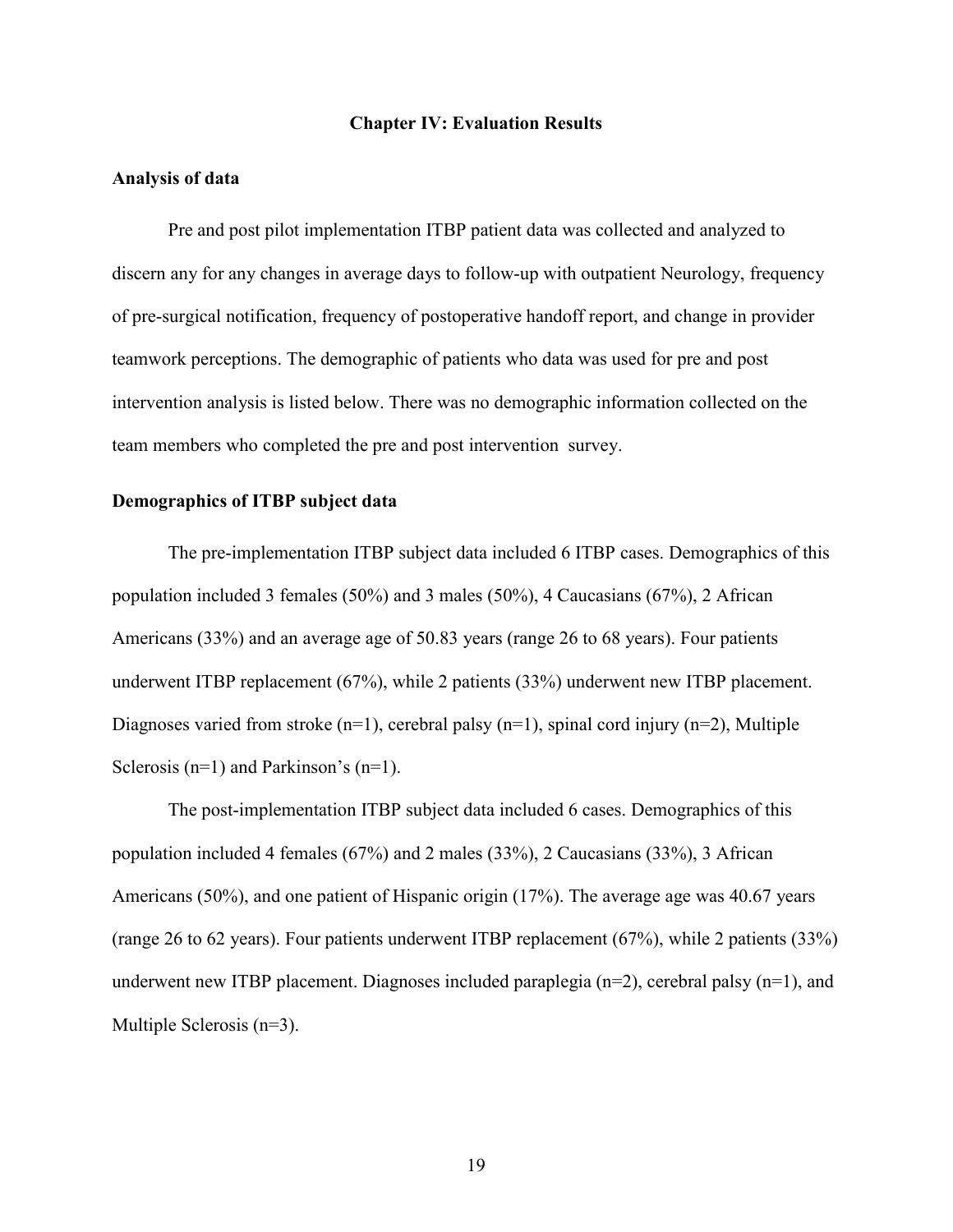# **Summary of Findings/Outcomes**

# **Days to outpatient Neurology follow-up.**

The average days to outpatient Neurology follow-up pre-intervention were 58.83 days (range of 30 to 108 days). The average days to outpatient Neurology follow-up post-intervention were 27.33 days (range 4 to 61 days). Comparison between pre-intervention and post intervention days to follow-up showed a decrease of 31.5 days. This was found to be statistically significant with a p-value of 0.03. (See Fig.1)



#### **Figure 1: Average days to outpatient Neurology follow-up**

# **Pre-surgical notification.**

Neurosurgery pre-surgical notification of impending ITBP patient cases to the outpatient Neurology team was 0% prior to initiation of the pilot workflow. The frequency of pre-surgical notification during the pilot study phase was 83%. The incidence of pre-surgical notification of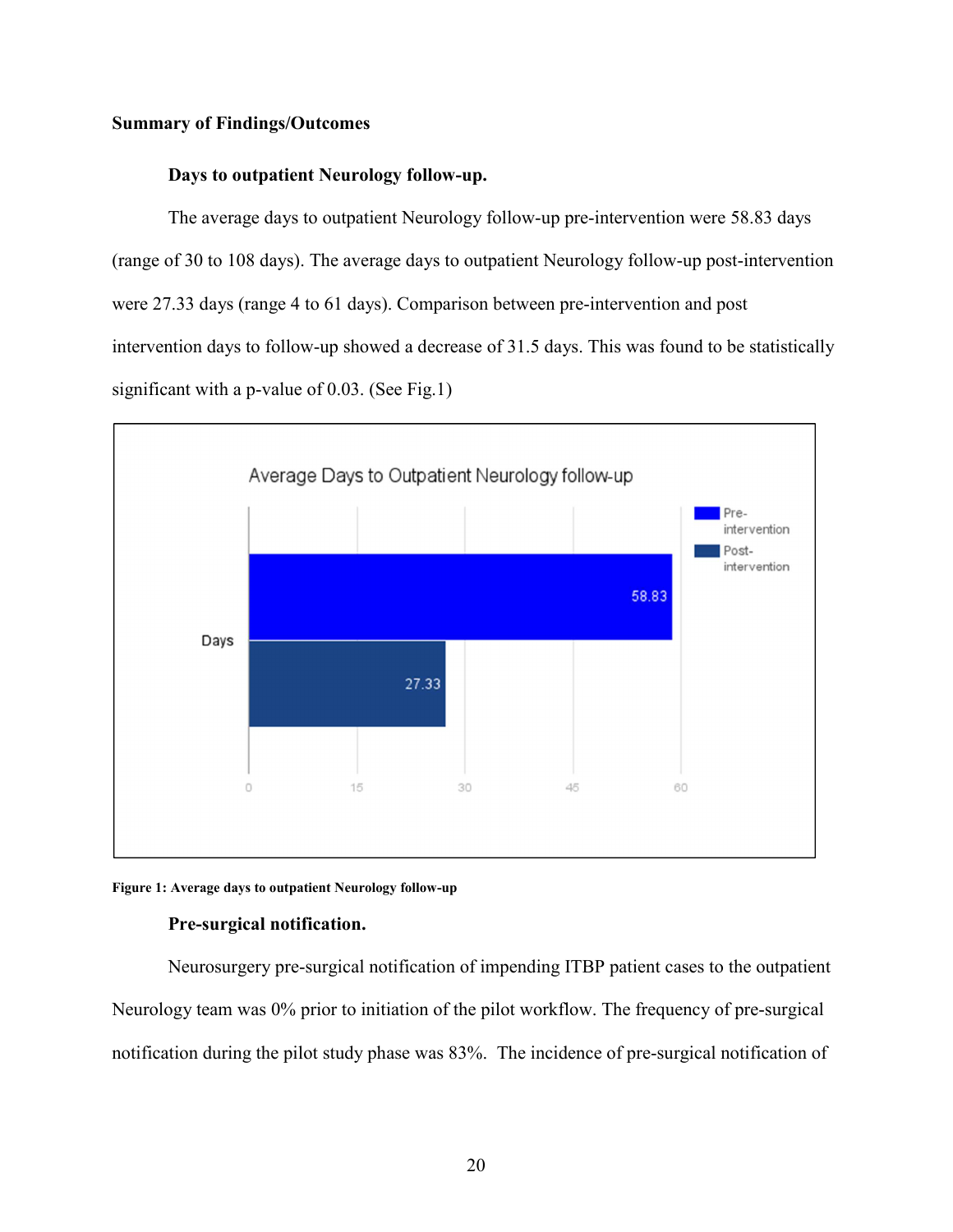impending ITBP cases increased from a frequency of 0 out of 6 cases  $(0\%)$  to 5 out of 6 cases  $(83.3\%)$ .

# **Handoff reports.**

The pre-intervention frequency of postoperative handoff report from Neurosurgery to Outpatient Neurology was 0%. During the pilot workflow phase, the frequency of postoperative handoff report from Neurosurgery to Outpatient Neurology was 50%. The incidence of postsurgical handoff report increased from 0 out of 6 cases to 3 out of 6 cases (50%).

#### **Provider teamwork survey.**

The pre-intervention provider teamwork survey resulted in the following values. (See Fig. 2) For question #1, "This team encourages everyone to share ideas", the average score was 4.63. For question #2, "When people in this team experience a problem, they make a serious effort to figure out what's really going on", the average score was 4.5. For question #3, "People in this team have the information they need to do their job well", the average score was 4.44. For question #4, Leadership in this team creates an environment where things can be accomplished", the average score was 4.88. For question #5, "Everyone in the team feels able to act on the team vision", the average pre-intervention score was 4.5.

The post-intervention provider teamwork survey resulted in the following values. (See Fig. 2). For question #1, "This team encourages everyone to share ideas", the average postintervention score was 4.77. For question #2, "When people in this team experience a problem, they make a serious effort to figure out what's really going on", the average score was 4.77. For question #3, "People in this team have the information they need to do their job well", the average score was 4.31. For question #4, Leadership in this team creates an environment where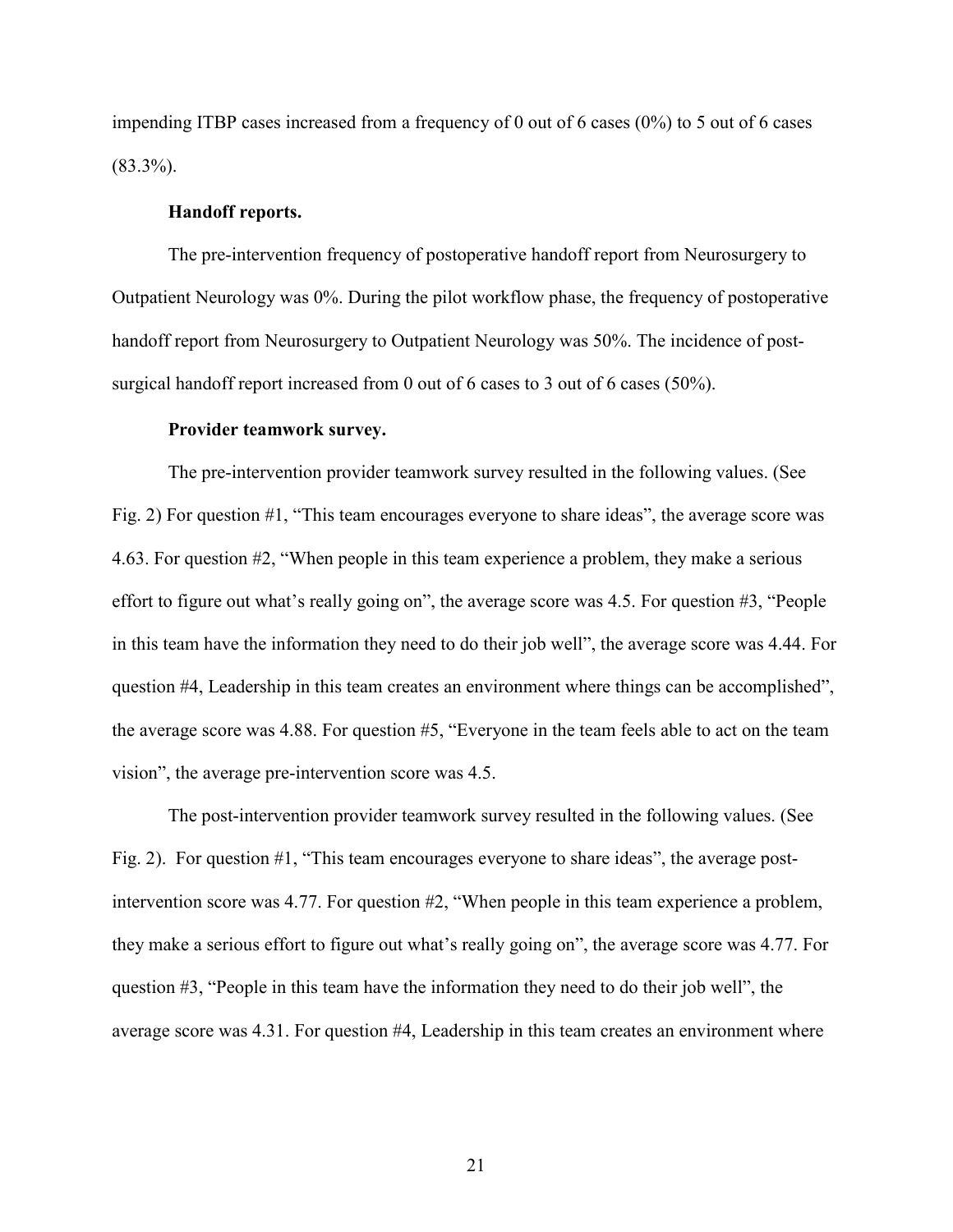things can be accomplished", the average score was 4.62. For question #5, "Everyone in the team feels able to act on the team vision", the average post-intervention score was 4.62.



# **Figure 2: Teamwork survey**

There was some variation in difference between individual survey questions. (See Fig.

2). Questions #1, #2, and #5 had an increased score of 0.14, 0.27, and 0.12 respectively. In contrast, questions #3 and #4 had a decrease in score of -0.13 and -0.28. The overall average teamwork survey scores increased from a mean of 4.59 to 4.62, which represented a 0.03% increase. This was not statistically significant with a p-value of 0.407.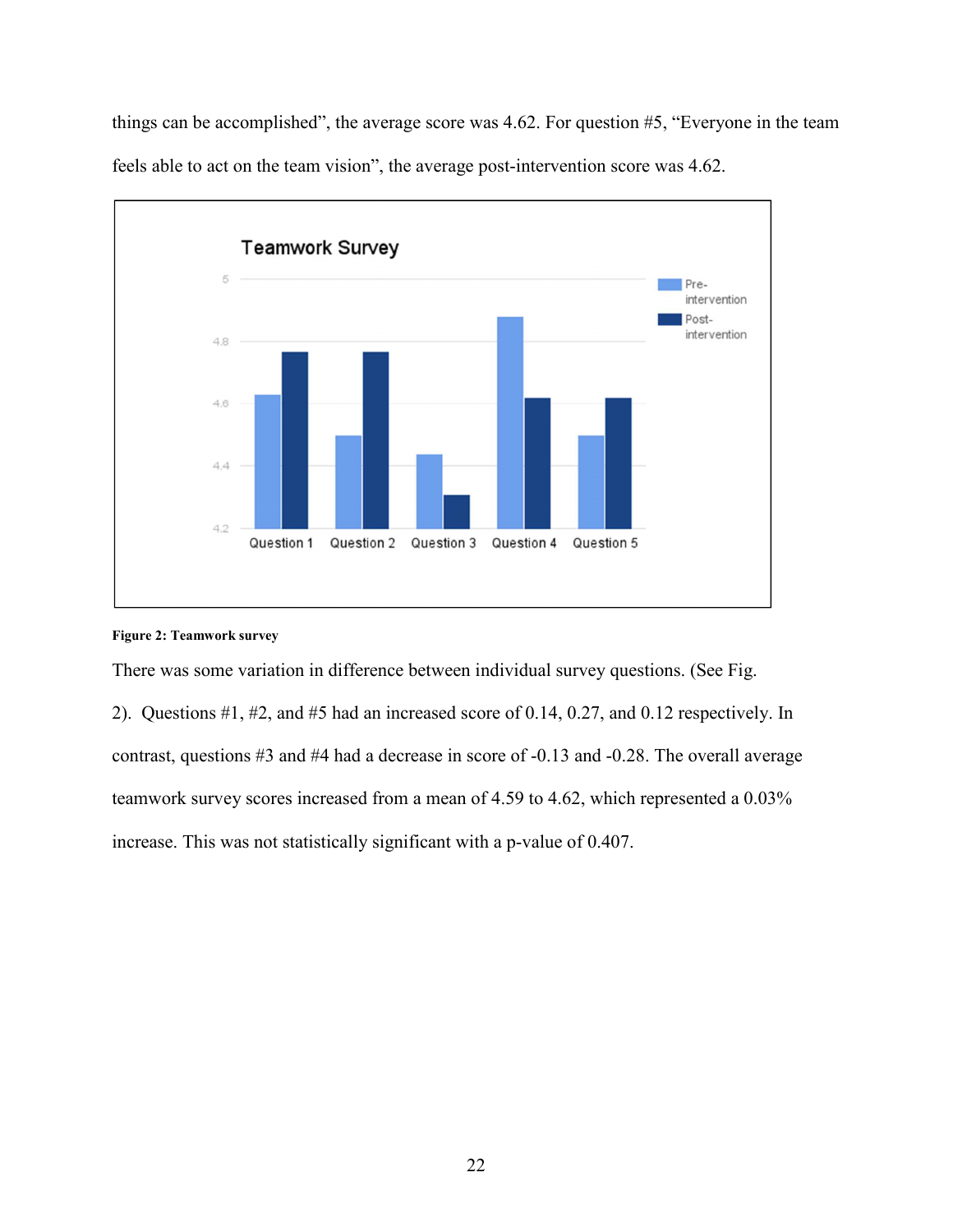# **Chapter V: Discussion and Conclusions**

## **Discussion of Findings**

The data suggests that the pilot workflow did decrease the average days to outpatient Neurology follow-up. It might be possible that the decrease in average follow-up days was related. in part to the increased frequency of pre-surgical notification. The 83.3% increase in presurgical notification which appears to be a robust increase, may be skewed by the lack of any notification prior to implementation of the pilot study. In other words, when starting with 0%, it is quite possible that even a small increase in the notification frequency may appear to have a bigger effect. The same principle holds true for the 50% increase in post-surgical report handoff communication. With the pre-intervention frequency of 0% coupled with the small cohort size, a significant increase in frequency may be unfairly skewed. It is also noteworthy to mention that the 3 occurrences of successful post-implantation report occurred with the first three surgical cases. The latter 3 cases did not result in post-surgical report. This might suggest that the pilot was initially successful, but was not sustained in later cases.

 The teamwork survey results surprisingly showed little change between the pre and post pilot implementation. Interestingly, two questions (#3 and #4) on the teamwork survey showed a decrease in score post intervention. This is representative of a decreased sense "People in this team have the information they need to do their job well" and "Leadership in this team creates an environment where things can be accomplished". It should be noted that the response rate for the pre-survey included 16 out of 18 response (an 88% response rate), while the post-survey only captured 13 out of 18 response (a 72% response rate). The true difference between response to survey pre and post implementation may have affected any potential for statistically significant results.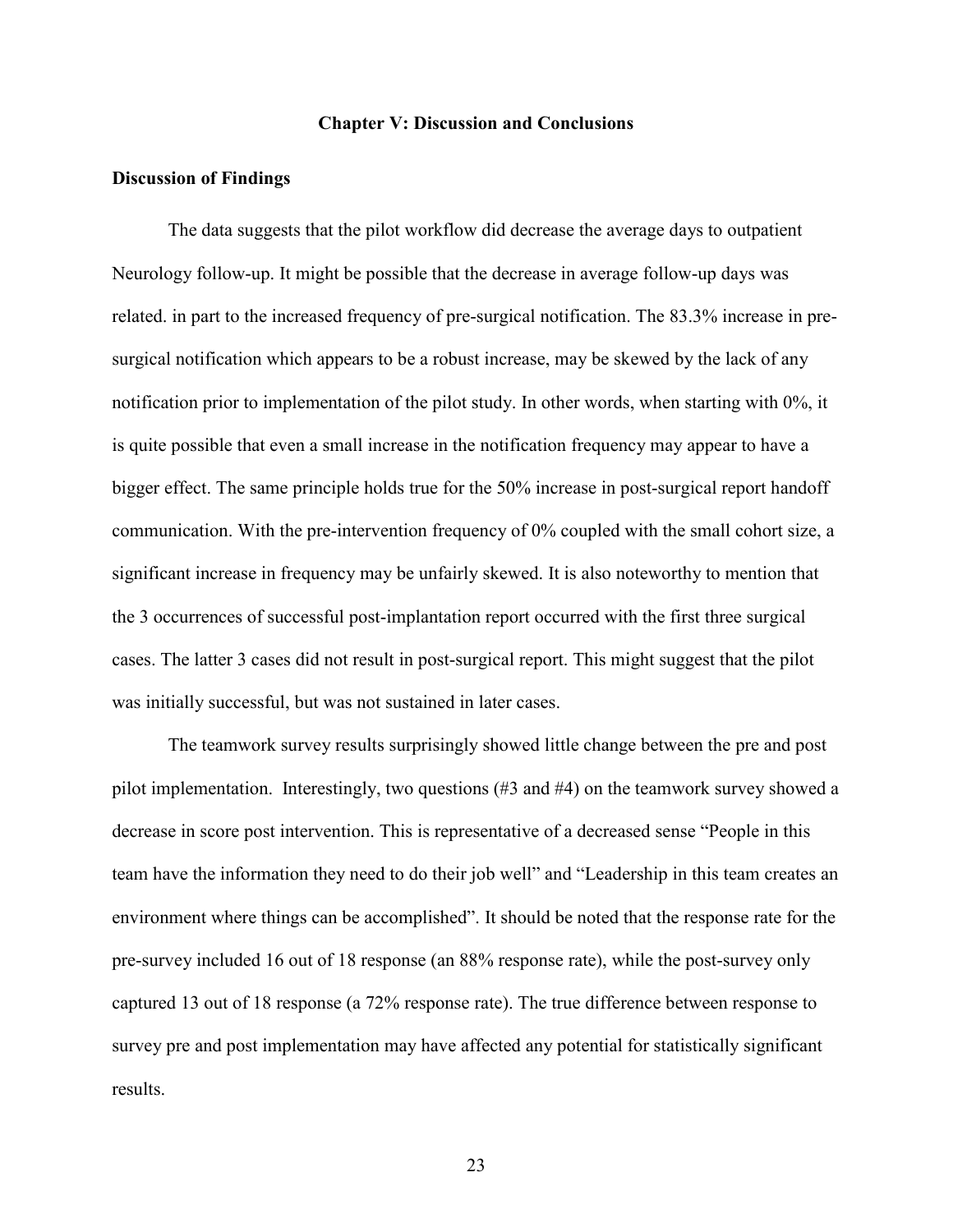# **Limitations**

There are several identified limitations in this pilot study that need to be discussed and addressed. The first limitation is the exclusion of Neuroscience provider and administrator demographic data. Although the ITBP patient population was the target end population, inclusion of the provider data may have been helpful to better describe the stakeholder population.

A second limitation of the pilot study was the inability to obtain a standard printed order set for post-surgical notification. The current process for altering institutional forms requires submission to a forms committee for review. Due to the limited time frame, this was not able to occur. Changes to the post-op ITBP patient workflow, specifically the handoff communication between Neurosurgery and Outpatient Neurology teams only occurred if the Neurosurgery team remembered the additional step. This may explain the drop-off in handoff communication towards the end of the data collection period.

A third limitation is that anonymity of the e-mail survey did not allow for paired analysis of the data. This may have been helpful to discern specific individuals who reported a change in teamwork perception. This restricts the usefulness of the survey findings.

A final noteworthy limitation is the failure to fully include several key stakeholders in key components of the workflow. Both the PACU nurses and Medtronic representatives play a major role in the care of the ITBP subjects. Failure to include these groups in the teamwork survey and allow for proper representation (e.g. PACU charge nurse) in the planning and execution of the pilot workflow could have helped to drive the project, may have improved PACU stakeholder buy-in, and mitigated any institutional culture barriers.

Some unintended roadblocks included the unanticipated culture clash between medical care units. When performing the duties included in the new pilot workflow, the Neurology Nurse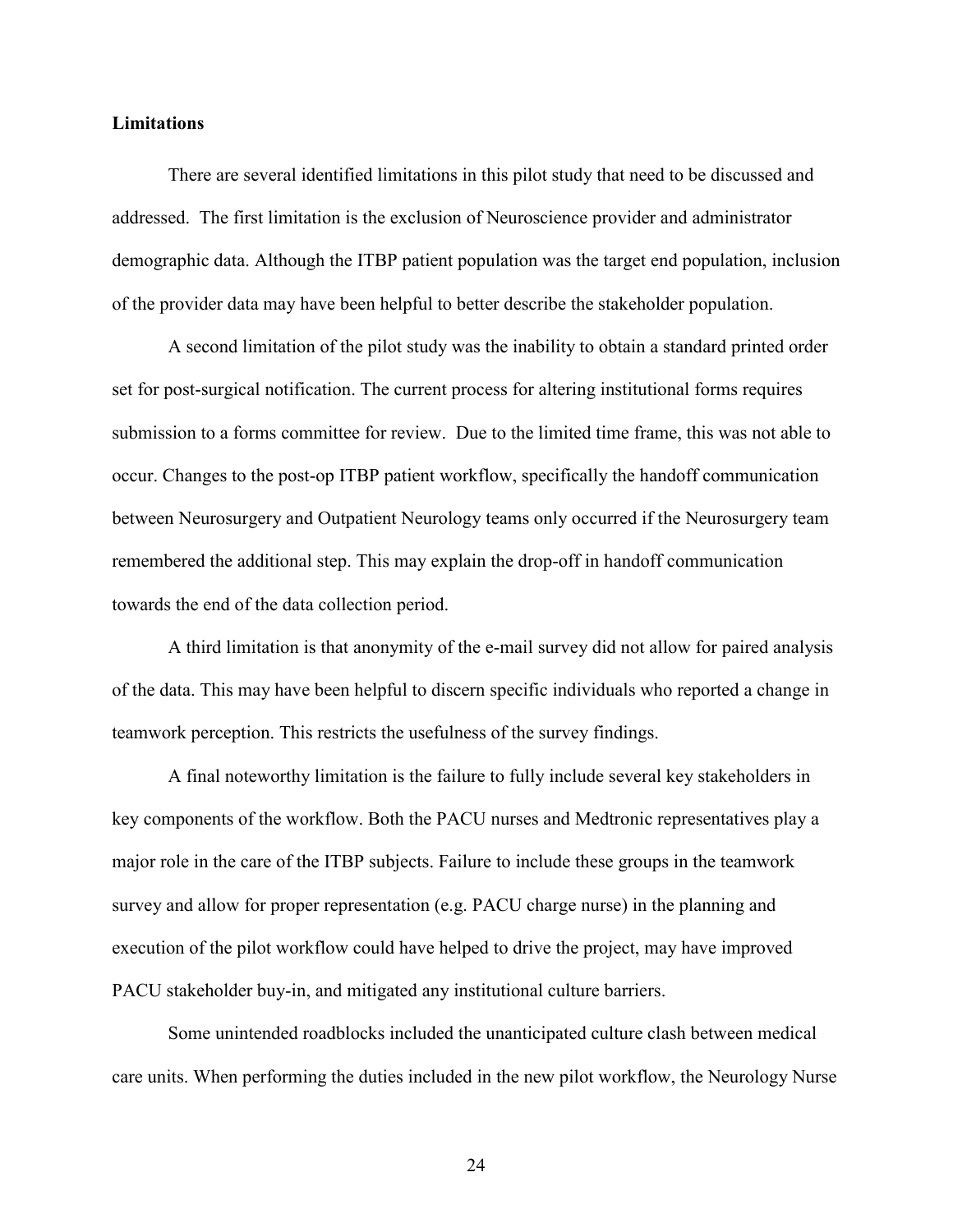Practitioners encountered some unanticipated antipathy from the PACU nurses. The Neurology Nurse Practitioners were viewed as outsiders and were questioned repeatedly about their presence at the patient's bedside. Another unintended culture clash occurred between the Neurosurgery Physicians Assistants (PAs) and the Neurology Nurse Practitioners (NPs). The initial design of the post-op communication was intended to take place between the Neurosurgery PAs and Neurology NPs. At the beginning of the pilot implementation, the postsurgical hand-off report came directly from the Neurosurgeon who was a champion of the project. The Neurosurgery PAs were never active participants in the new patient flow, which may indicate either lack of interest in the project or lack of understanding about the new workflow. It may be possible that the PAs were either unclear of their specific role in the new workflow, or did not see value or importance in the new handoff communication tool.

# **Implications for practice, education, research, and policy dissemination**

Several factors hindered the long term feasibility and sustainability of the project. There was an underestimation in the time commitment for the Neurology Nurse Practitioners to travel to PACU to interrogate the ITBP and talk with the patient. Extra time was often spent by the Neurology Nurse Practitioners trying to locate and track which post-op phase the patients were located. Not fully understanding and trying to navigate the post-op process was an unexpected challenge and an oversight during project design.

When attempting to implement any kind of change in protocol or process, it is important to remember that any failure can actually be a success. The pilot study helped to identify and begin to address a necessary change to a flawed process, that ultimately has a direct impact on patient care and interdisciplinary teamwork. However, after piloting the new workflow, it became evident that parts of the plan were neither realistic nor sustainable. Requiring the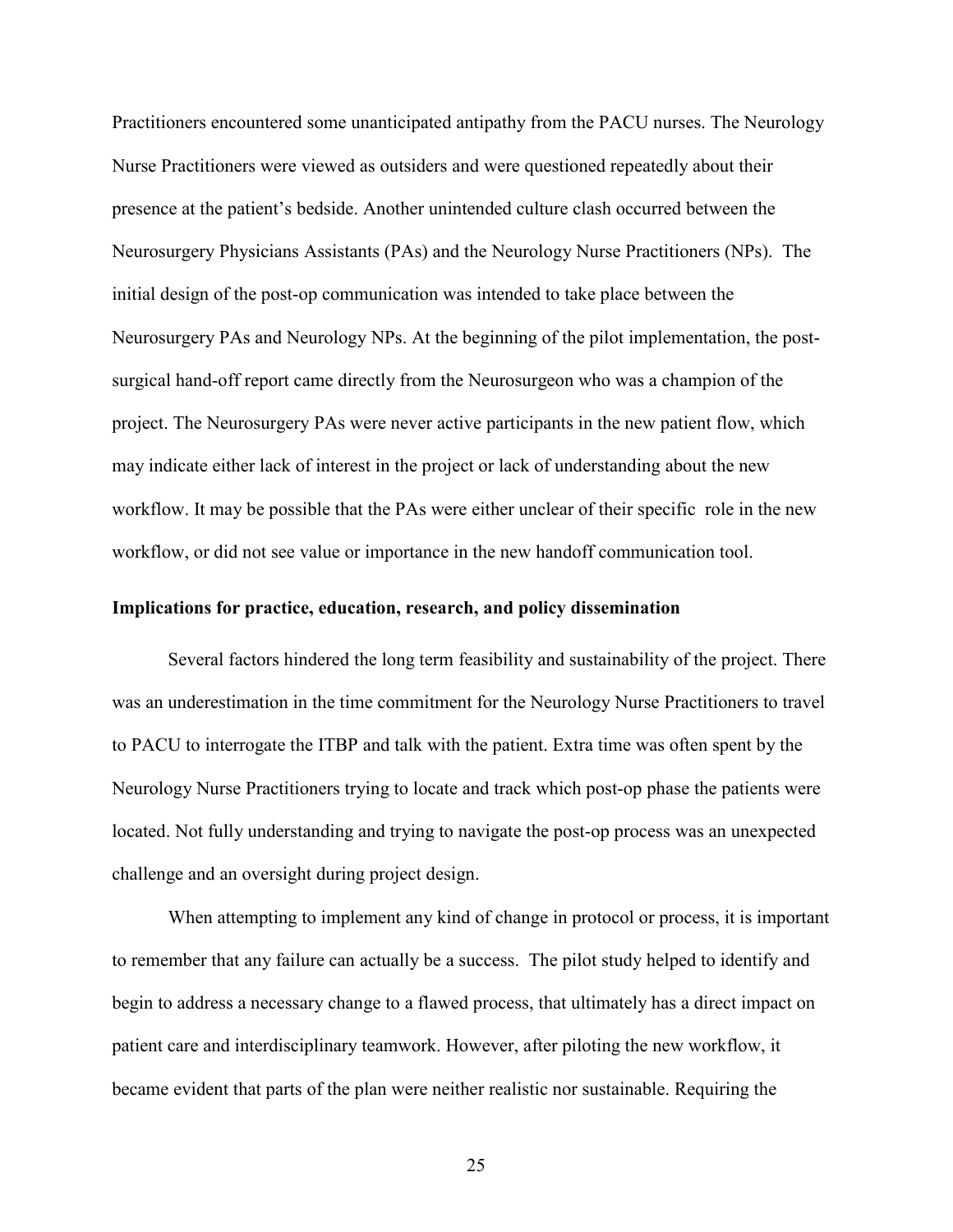Neurology Nurse Practitioner to travel to PACU for ITBP interrogation created conflicts with scheduled clinic patients, and consumed more time and energy than anticipated. The availability of a Neurology NP could also not be guaranteed if the OR case ran late or occurred after hours. However frustrating, the roadblocks and barriers provide insight and guidance to improving and reworking the communication workflow.

## **Recommendations for practice and for further study**

The importance of handoff communication is well documented in the literature. Creation of a reliable, sustainable, realistic workflow remains essential to achieve a standardized handoff communication plan between Neurosurgical and Outpatient Neurology teams. The exact mechanism in which to achieve this continues to pose a challenge to both the Neurosurgical and Neurology team members. There has been team discussion of future changes to the workflow. One proposed change would be to submit a permanent addition to the pre-printed order set that would include the Neurosurgery and Neurology postoperative handoff communication requirement. This change would help to ensure that the communication in on the order-set, but does not ensure that the handoff report will occur. This proposal also does not address the cultural challenges in PACU or the time commitment needed from the Neurology Nurse Practitioner.

A second possible alteration to the workflow involves inclusion of the Medtronic pump representative, who is present in the OR at time of insertion and could serve as a viable communication intermediary between the two departments. This change would remove the Neurology NP requirement to go to PACU and replace it with a face to face interaction with the Medtronic representative. The Medtronic representatives are already included on the presurgical notification e-mails sent out by Neurosurgery, so coordination of a post-operative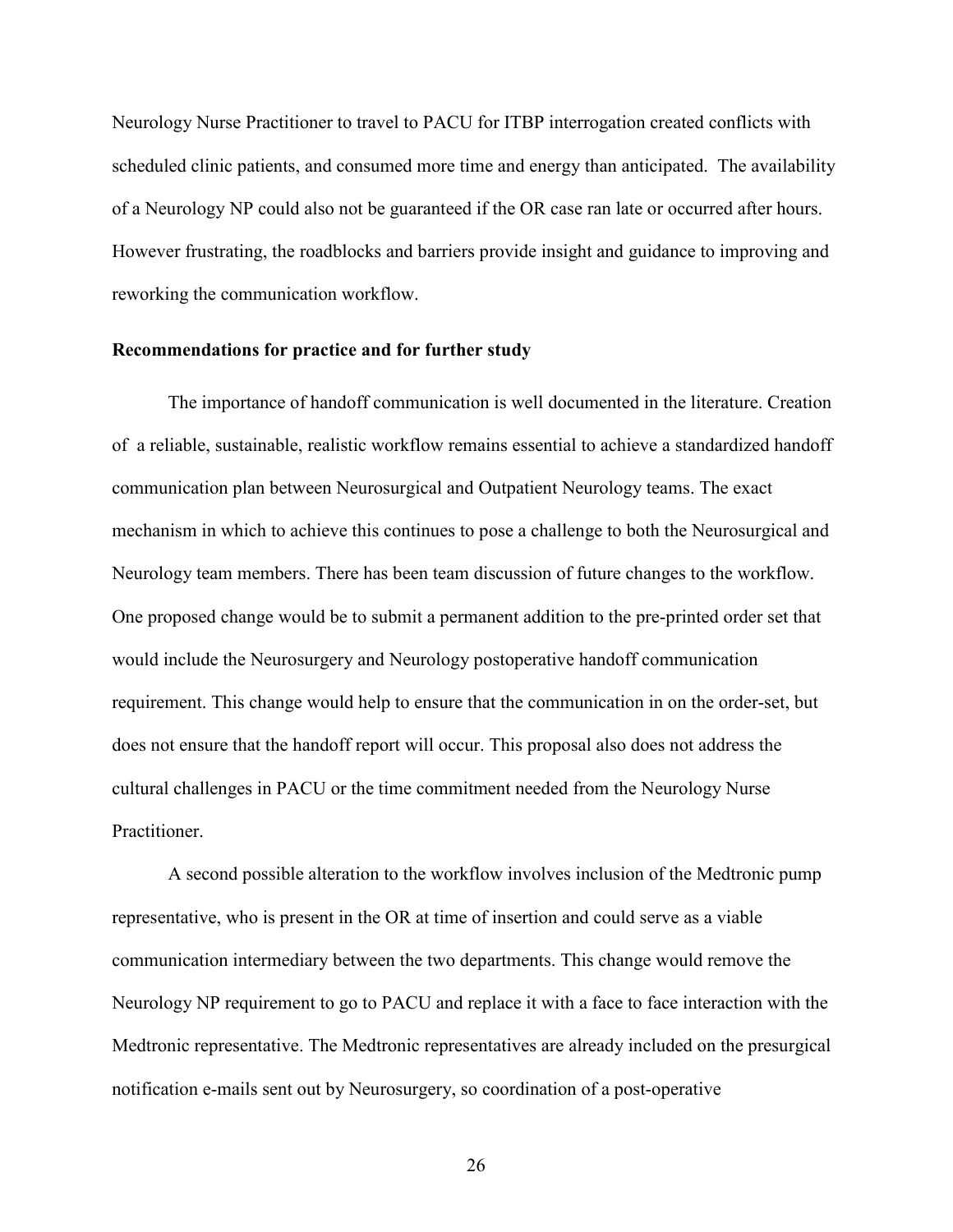communication plan would be easy to coordinate. This process would allow a handoff communication to occur, would provide exchange of the patient ITBP telemetry, but would not ensure a timely patient follow-up date with outpatient Neurology. It was suggested that the ITBP patients could follow-up with outpatient Neurology on the same day as their standard 2 week Neurosurgical postoperative visit, but this is not possible due to billing conflicts. Another possibility to consistently schedule patients would be to have the Neurology Nurse Practitioner contact the ITBP patient once the pre-surgical notification is received from Neurosurgery. This would ensure that the patient has an outpatient visit scheduled within the 21 day goal after pump implantation.

Although a recent study by Benhem-Hutchins and Heffken (2010), found that interdisciplinary communication is often highly varied and customized between practices with a majority preferring verbal handoff over electronic based report, an opportunity to build-in an electronic communication workflow between departments should be considered. The pilot study institution is currently undergoing a change in the EMR program which offers an opportunity to build a new communication tool embedded directly into the new EMR and accessible to all stakeholders. During the period of the workflow implementation, the outpatient and inpatient facilities utilized different EMR programs which prevented easy access and hindered flow of information. The implementation of a new, confluent EMR system affords an opportunity to create an electronic communication portal that will eliminate some of the barriers created by separate EMR systems. The possibility to create a dynamic "living" document, as utilized at the Cleveland Clinic (F.Bethoux, personal communication, September, 2015) would allow Neurosurgery, Outpatient Neurology, and PACU nurses the ability to have a shared document and communicate in virtual real time.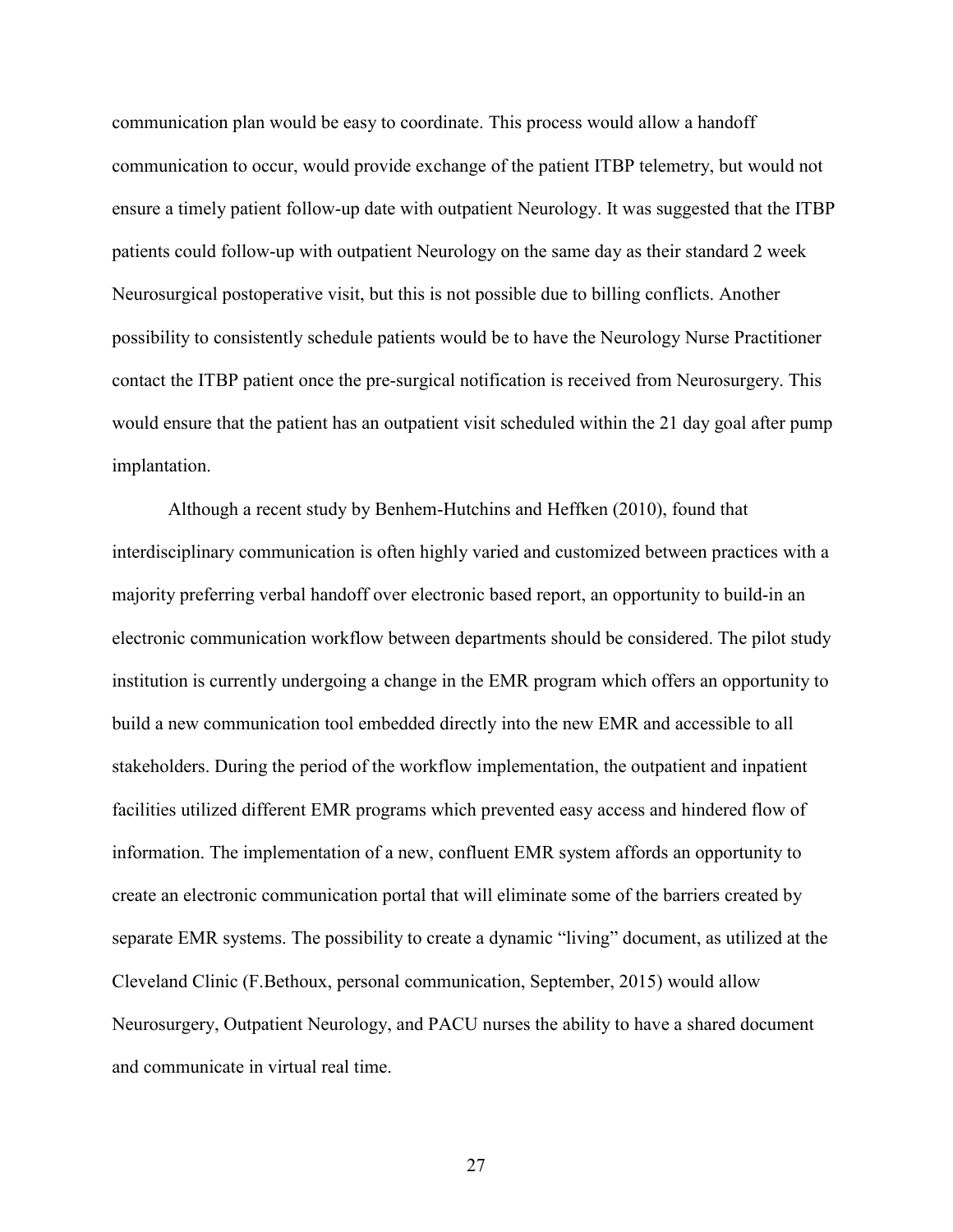Although the change process did not ultimately prove sustainable, this pilot study exposed and launched an effort to improve communication between Neurosurgery and Neurology. Unanticipated culture barriers, provider time restrictions, failure to include key stakeholders, and limitations of EMR technology at the pilot facility proved detrimental to the success and feasibility of the project. Restructuring and alteration of the workflow continues to be a priority to the Neurosurgical and Neurology team. Proposed changes to the workflow, including collaboration with the Medtronic ITBP representatives, pre-procedure scheduling of outpatient Neurology follow-up appointments, and creation of a living shared document in the new EMR could offer realistic and viable alternatives to achieve patient continuity and interdisciplinary communication goals.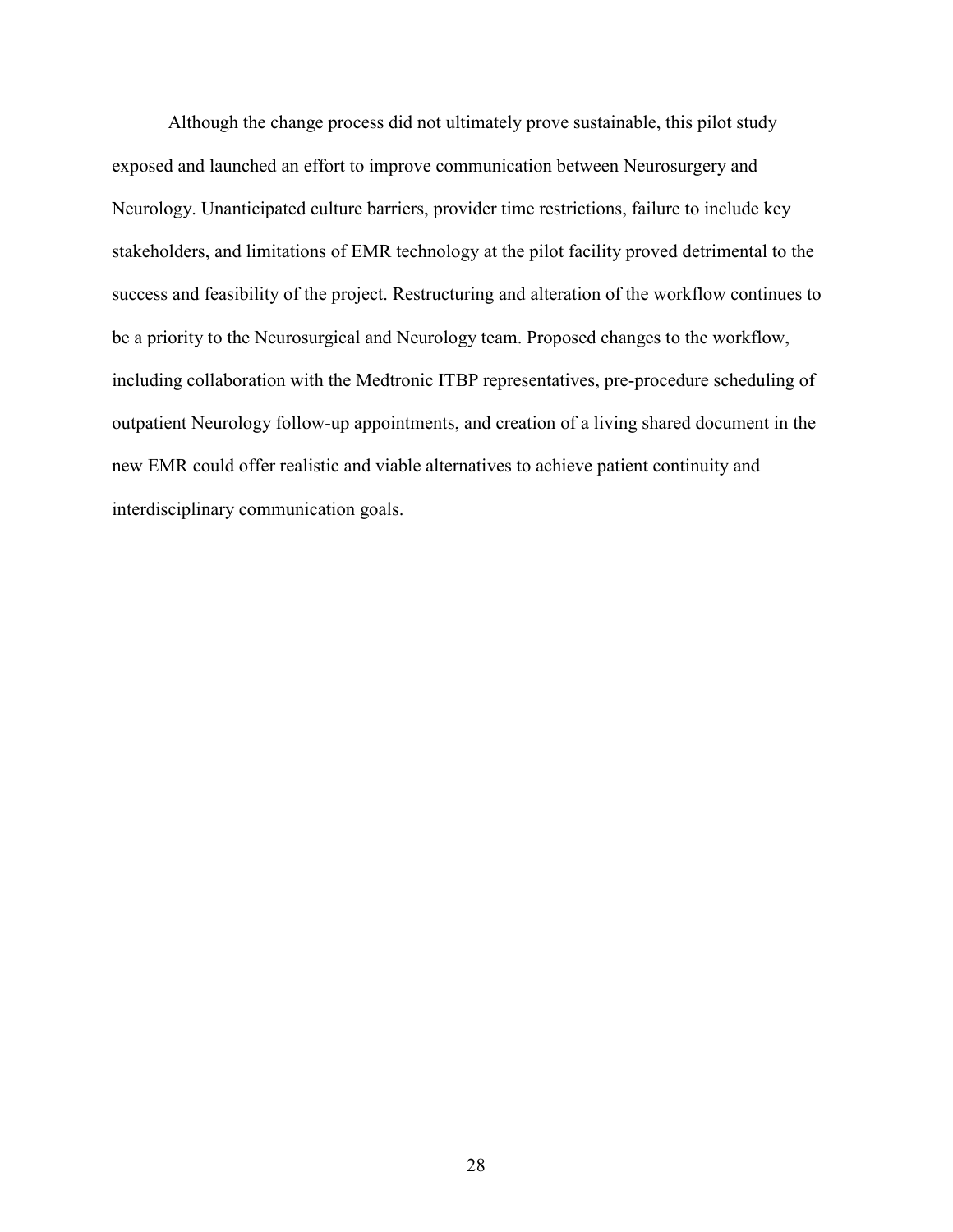# **Appendices**

# **Appendix A: Teamwork survey**

| 1. This team encourages everyone to share ideas<br>strongley agree<br>somewhat agree<br>2. When people in this team experience a problem, they make a serious effort to figure out what's really<br>going on. | neutral | somewhat disagree | strongly diasagree |
|---------------------------------------------------------------------------------------------------------------------------------------------------------------------------------------------------------------|---------|-------------------|--------------------|
|                                                                                                                                                                                                               |         |                   |                    |
|                                                                                                                                                                                                               |         |                   |                    |
|                                                                                                                                                                                                               |         |                   |                    |
|                                                                                                                                                                                                               |         |                   |                    |
|                                                                                                                                                                                                               |         |                   |                    |
|                                                                                                                                                                                                               |         |                   |                    |
|                                                                                                                                                                                                               |         |                   |                    |
| strongly agree<br>somewhat agree                                                                                                                                                                              | neutral | somewhat disagree | strongly disagree  |
|                                                                                                                                                                                                               |         |                   |                    |
|                                                                                                                                                                                                               |         |                   |                    |
| 3. People in this team have the information that they need to do their jobs well.                                                                                                                             |         |                   |                    |
| strongly agree<br>somewhat agree                                                                                                                                                                              | neutral | somwhat disagree  | strongly disagree  |
|                                                                                                                                                                                                               |         |                   |                    |
|                                                                                                                                                                                                               |         |                   |                    |
| 5. Everyone in the team feels able to act on the team vision.                                                                                                                                                 |         |                   |                    |
| strongly agree<br>somewhat agree                                                                                                                                                                              | neutral | somewhat disagree | strongly disagree  |
|                                                                                                                                                                                                               |         |                   |                    |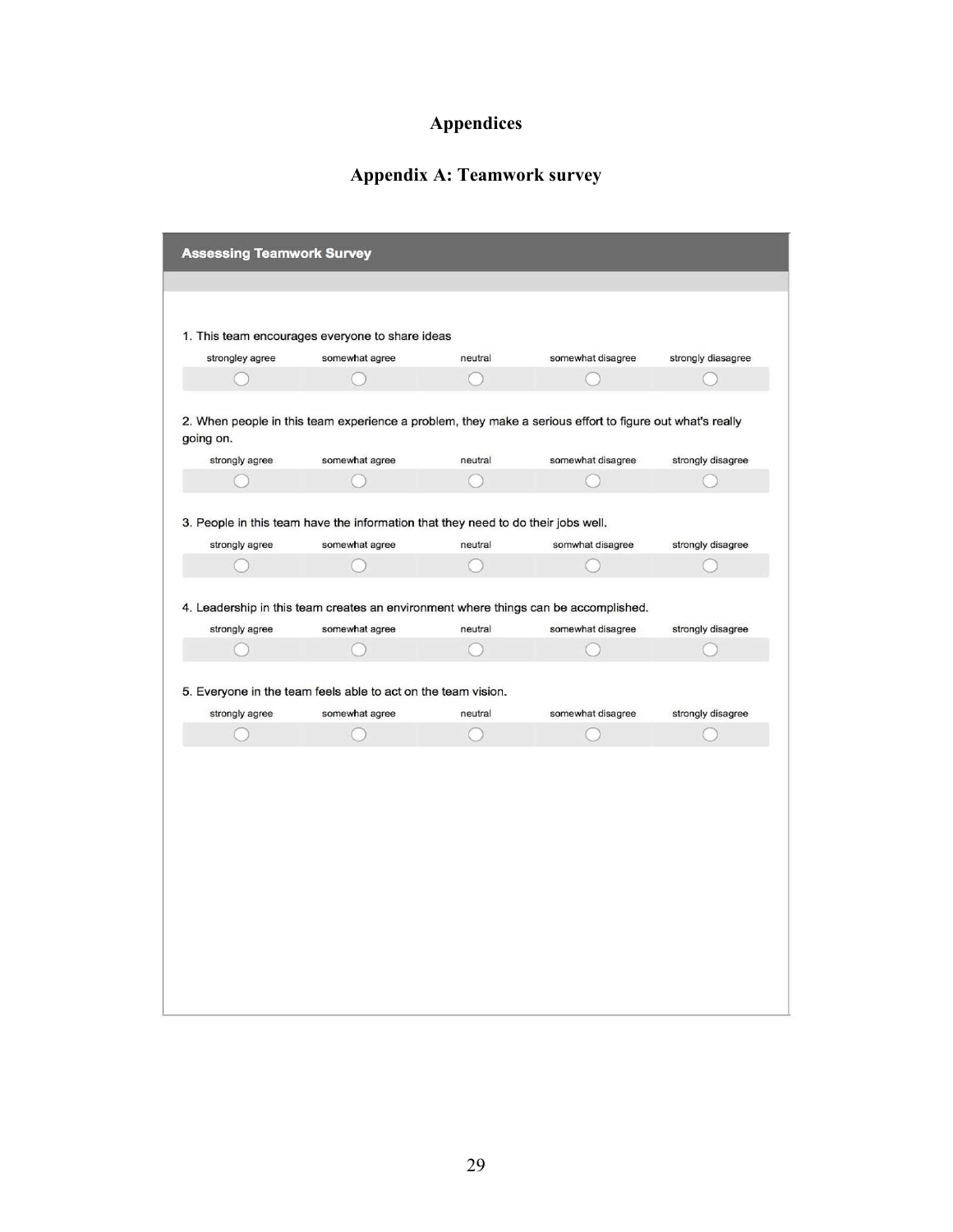# **Appendix B: Pre-intervention ITBP workflow**

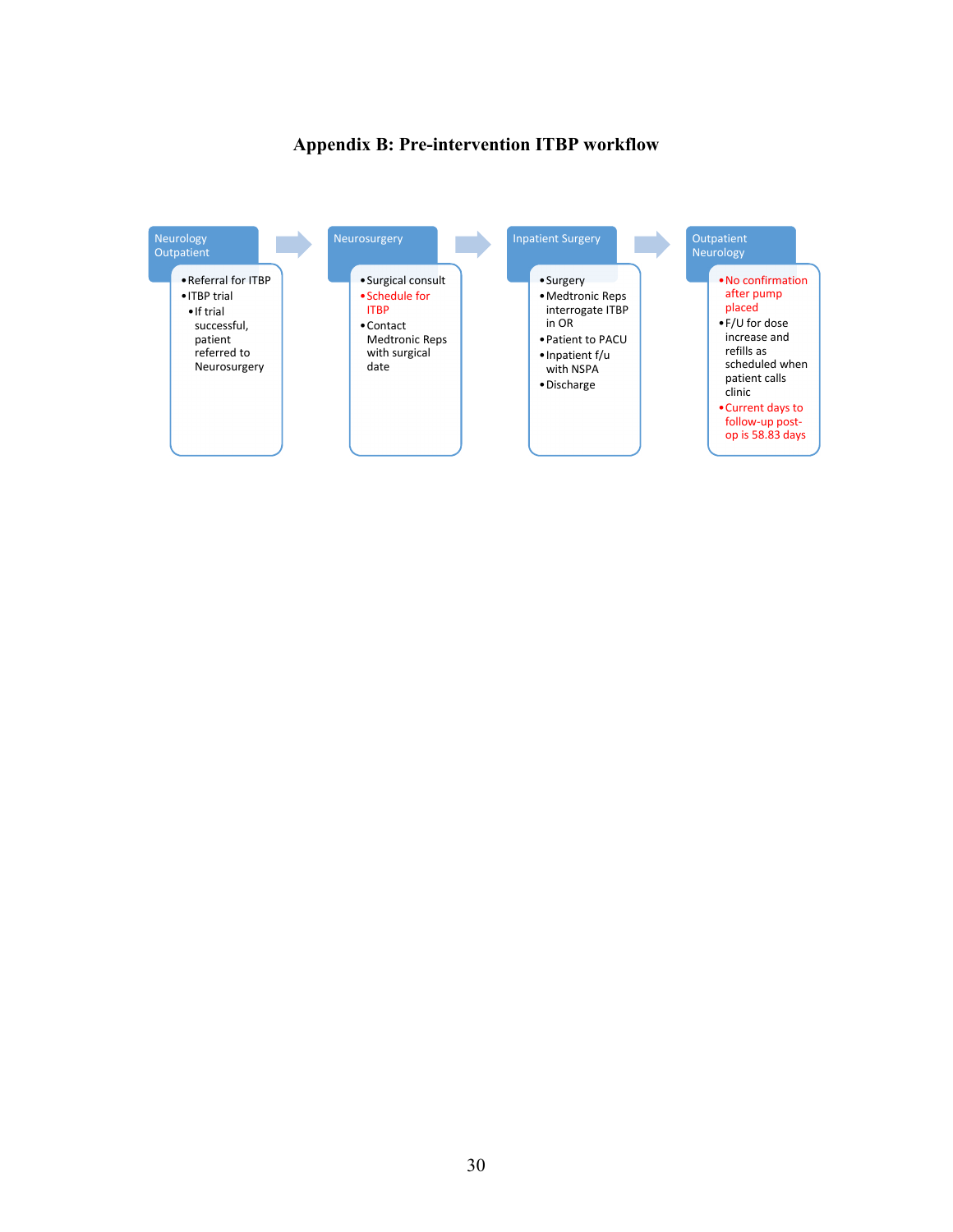

# **Appendix C: Pilot ITBP workflow**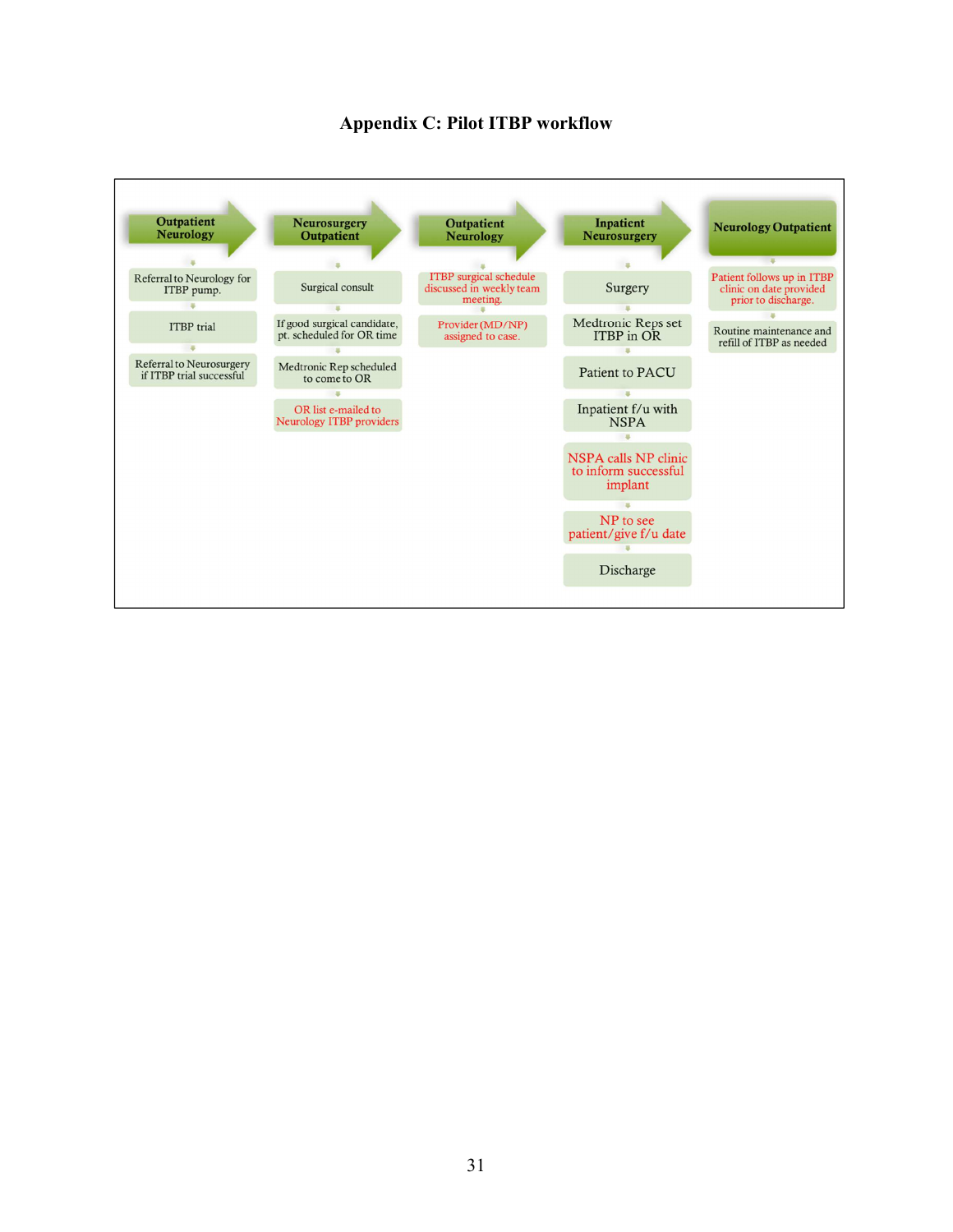#### **References**

- Abraham, J., Kannampallil, T. G., Almoosa, K. F., Patel, B., & Patel, V. L. (2014). Comparative evaluation of the content and structure of communication using two handoff tools: Implications for patient safety. *Journal of Critical Care*, *29*(2), 311.e1-7. http://dx.doi.org/10.1016/j.jcrc.2013.11.014
- Abraham, J., Kannampallil, T., & Patel, V. L. (2014). A systematic review of the literature on the evaluation of handoff tools: Implications for research and practice. *Journal of American Informatics Association*, *21*, 154-162. http://dx.doi.org/10.1136/amiajnl-2012-001351
- Benham-Hutchins, M.M. & Effken, J.A. (2010). Multi-professional patterns and methods of communication during patient handoffs. *International Journal of Medical Informatics, 79*(4), 252-267. http://dx.doi.org/10.1016/j.ijmedinf.2009.12.005
- Dearholt, S., & Dang, D. (Eds.). (2014). Evidence-Based Practice Background. *Johns Hopkins nursing evidence-based practice: Model and guidelines* (3rd ed.). Indianapolis, IN: Sigma Theta Tau International.
- Elbasiouny, S. M., Moroz, D., Bakr, M. M., & Mushahwar, V. K. (2010). Elbasiouny, S. M., Moroz, D., Bakr, M. M., & Mushahwar, V. K. (2010). Management of Spasticity After Spinal Cord Injury: Current Techniques and Future Directions. . *Neurorehabilitation and Neural Repair*, *24*(1), 23-33. http://dx.doi.org/10.1177/1545968309343213
- Erwin, A., Gudesblatt, M., Bethoux, F., Bennett, S.E., Koelbel, S., Plunkett, R., … Hughes, M. (2011). Intrathecal baclofen in multiple sclerosis: too little, too late? *Multiple Sclerosis Journal*;17(5):623-9. doi: 10.1177/1352458510395056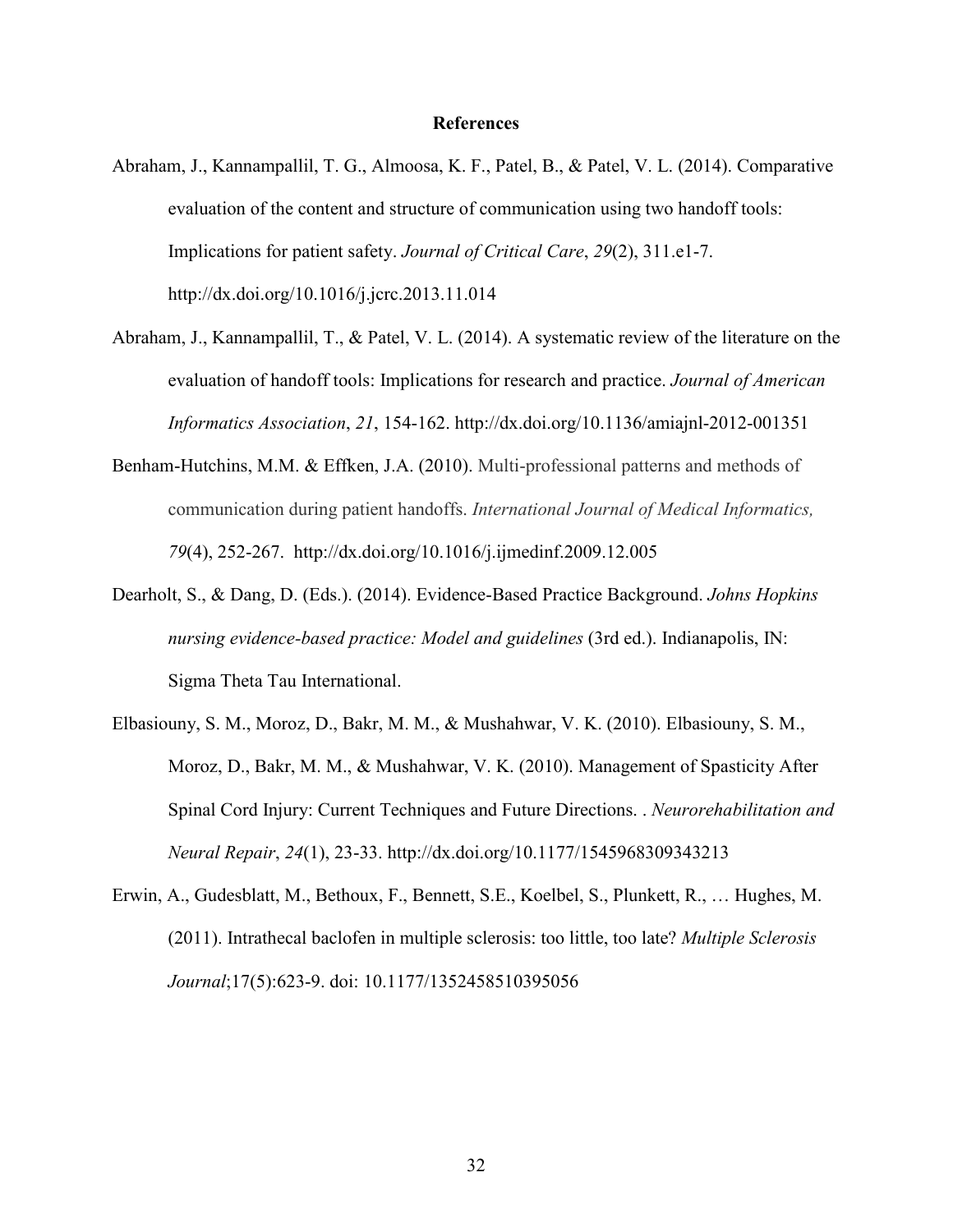- Freitag, M., & Carroll, S. (2011). Handoff communication: Using failure modes and effect analysis to improve the transition care process. *Quality Manage Health Care*, 20(2), 103- 109. http://dx.doi.org/10.1097/QMH.0b013e3182136f58
- Hesselink, G., Schoonhoven, L., Barach, P., Spijker, A., Gademan, P., Kalkman, C., ... Wollersheim, H. (2012, September 18). Improving patient handovers from hospital to primary care: A systematic review. *Annals of Internal Medicine*, *157*(6), 417-428.
- Institute of Medicine (US) Committee on Standards for Developing Trustworthy Clinical Practice Guidelines; Graham R, Mancher M, Miller Wolman D, et al., editors. . (2011). *Clinical Practice Guidelines We Can Trust* [Policy Brief]. Retrieved from Washington (DC): National Academies Press (US): Available from: http://www.ncbi.nlm.nih.gov/books/NBK209546/
- Institute of Medicine (U.S). (2001). *Crossing the quality chasm: A new health system for the 21st century* [Press release]. Retrieved from National Academy Press: https://iom.nationalacademies.org/~/media/Files/Report%20Files/2001/Crossing-the-Quality-Chasm/Quality%20Chasm%202001%20%20report%20brief.pdf
- Joint Commission Center for Transforming Healthcare Releases Targeted Solutions Tool for Hand-Off Communications. (2012, August). *Joint Commission Perspectives*, *32*(8), 1-3. Retrieved from http://www.jointcommission.org/assets/1/6/TST\_HOC\_Persp\_08\_12.pdf
- Kessler, C., Scott, N., Siedsma, M., Jordan, J., Beach, C., & Coletti, C. (2014, October 10). Interunit Handoffs of Patients and Transfers of Information: A Survey of Current Practice. *Annals of Emergency Medicine*, *64*, 343-349. Retrieved from http://cdn.clinicalkey.com/rss/issue/01960644.xml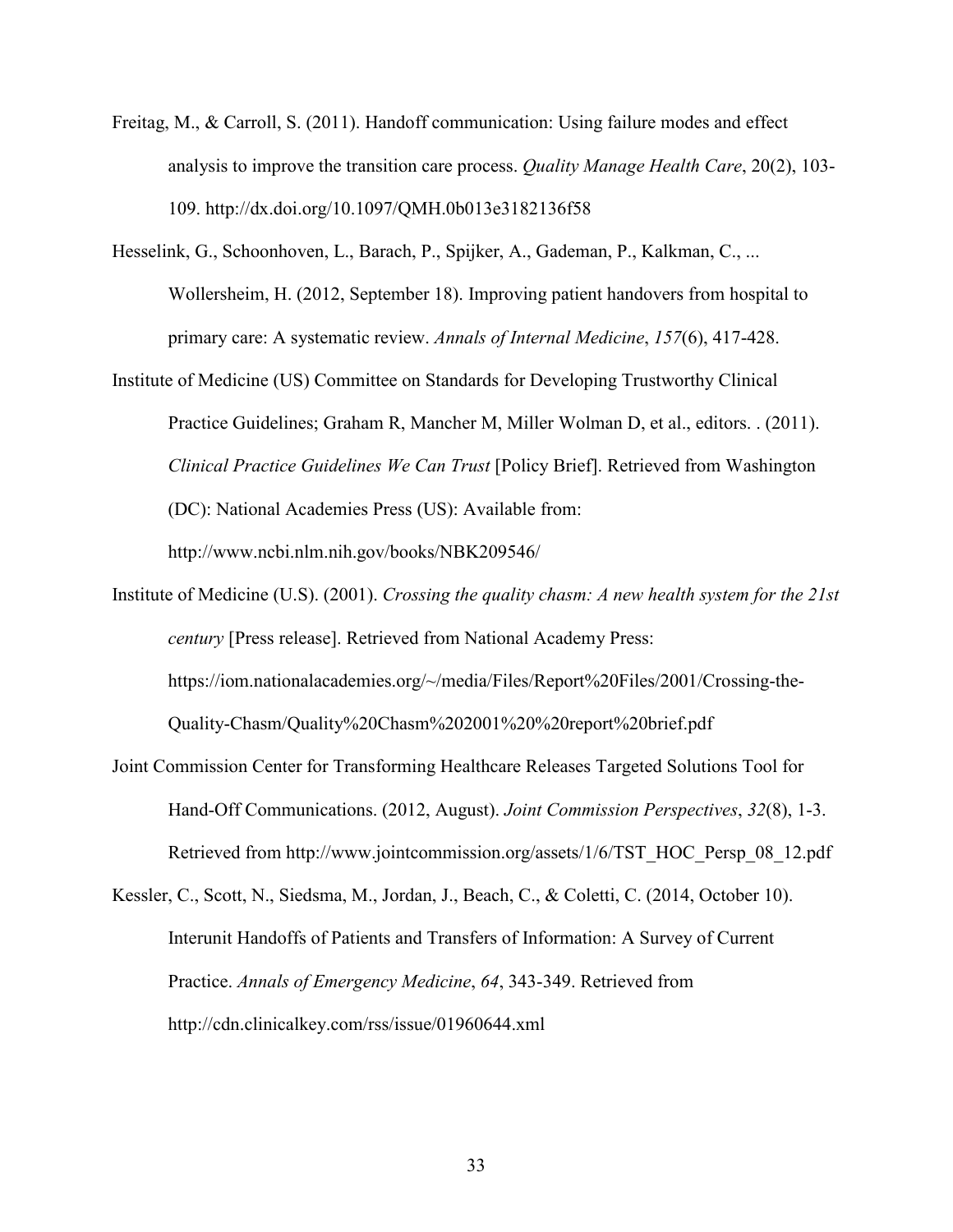- Kita, M., & Goodkin, D. (2000). *Drugs* used to treat spasticity. Drugs, *59*(3), 487-495. Retrieved from http://webmedia.unmc.edu/medicine/scholar/drugsusedtotreatspasticity.pdf
- Koenig, C., Maguen, S., Daley, A., Cohen, G., & Seal, K. (2011, January). Passing the Baton: A Grounded Practical Theory of Handoff Communication Between Multidisciplinary Providers in Two Departments of Veterans Affairs Outpatient Settings. *Journal of General Internal Medicine*, *28*(1), 41-50. http://dx.doi.org/10.1007/s11606-012-2167-5
- Kripalani, S., LeFevre, F., Phillips, C. O., Williams, M. V., Basaviah, P., & Baker, D. W. (2007, February 28). Deficits in Communication and Information Transfer Between Hospital-Based ad Primary Care Physicians- Implications for patient safety and continuity of care. *JAMA*, *297*, 831-841.
- Lee, S. H., Phan, P. H., Pronovost, P., Dorman, T., & Weaver, S. J. (2015, January). The Impact of Handoffs on Patient Safety Perceptions: Evidence from HSOPS. In *Academy of Management Proceedings* (Vol. 2015, No. 1, p. 15314). Academy of Management.
- Lewin, K. (1951). . In D. Cartwright (Ed.), *Field theory in social science*. New York: Harper Bros.
- Marshall, S., Harrison, J., & Flanagan, B. (2009). The teaching of a structured tool improves the clarity and content of interprofessional clinical communication. *Quality and Safety in Healthcare*, *18*, 137-140. http://dx.doi.org/10.1136/qshc.2007.025247
- MedStar Health. (2012). *MedStar Health's Good to Great Quality and Safety Journey*. Retrieved from www.aiamc.org:

http://www.aiamc.org/\_Library/2014\_Presentations/MedStar\_Mayer\_and\_Smith.pdf

Melnyk, B., & Fineout-Overholt, E. (2015). *Evidence-based practice in nursing & healthcare. A guide to best practice.* (3 ed.).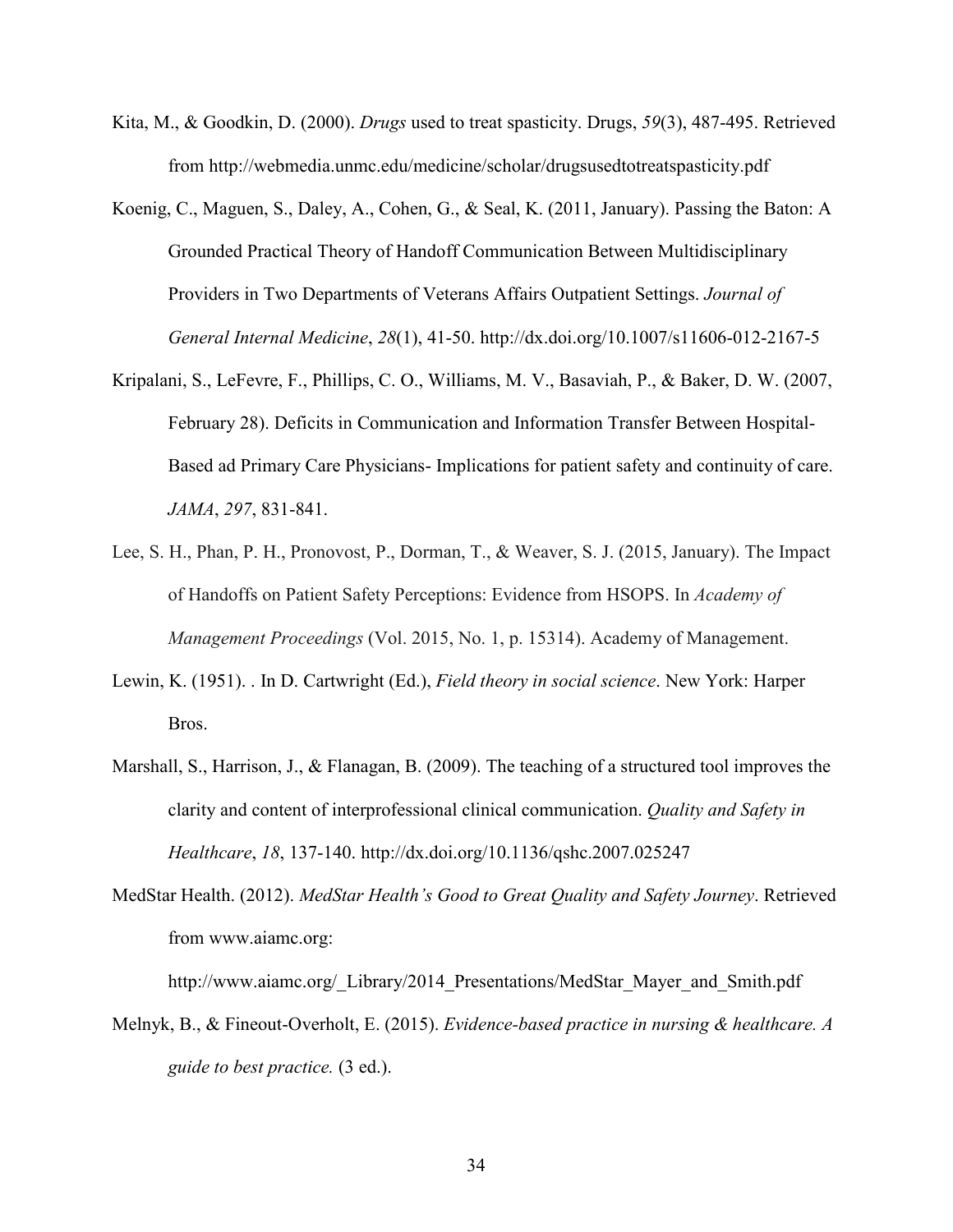- Moran, K., Burson, R., & Conrad, D. (2014). *The Doctor of Nursing Practice Scholarly Project: A framework for success*. Burlington, MA: Jones & Bartlett Learning.
- Nagpal, K., Abboudi, M., Manchanda, C., Vats, A., Sevdalis, N., Bicknell, C., ... Moorthy, K. (2013). Improving postoperative handover: a prospective observational study. *The American Journal of Surgery*, *206*(6), 494-501.
- National Academies of Science, Engineering and Medicine. Institute of Medicine. (10/28/2015). http://iom.nationalacademies.org/About-IOM.aspx
- Newhouse, R. P., Dearholt, S., Poe, S., Pugh, L. C., & White, K. (2007). Organizational change strategies for evidence-based practice. *Journal of Nursing Administration*, *37*(12), 552- 557.
- Saulino, M., Ivanhoe, C.B., McGuire, J.R., Ridley, B., Shilt, J.S. & Boster, A.L. (2016). Best practices for intrathecal baclofen therapy: Patient selection. *Neuromodulation, 19*(6), 607-615.
- Schein, E. (2010). *Organizational Culture and Leadership* (4th ed.). San Francisco, CA: Jossey-Bass.
- Titler, M., Kleiber, C., Steelman, V., Rakel, B., Budreau, G., Everett, I., ...Goode, C.J. (2001). The Iowa model of evidence-based practice to promote quality care. Critical Care Nursing Clinics of North America, 13(4), 497-509.
- Used/Reprinted with permission from the University of Iowa Hospitals and Clinics and Marita G. Titler, PhD, RN, FAAN. Copyright 1998. For permission to use or reproduce the model, please contact the University of Iowa Hospitals and Clinics at (319)384-9098.